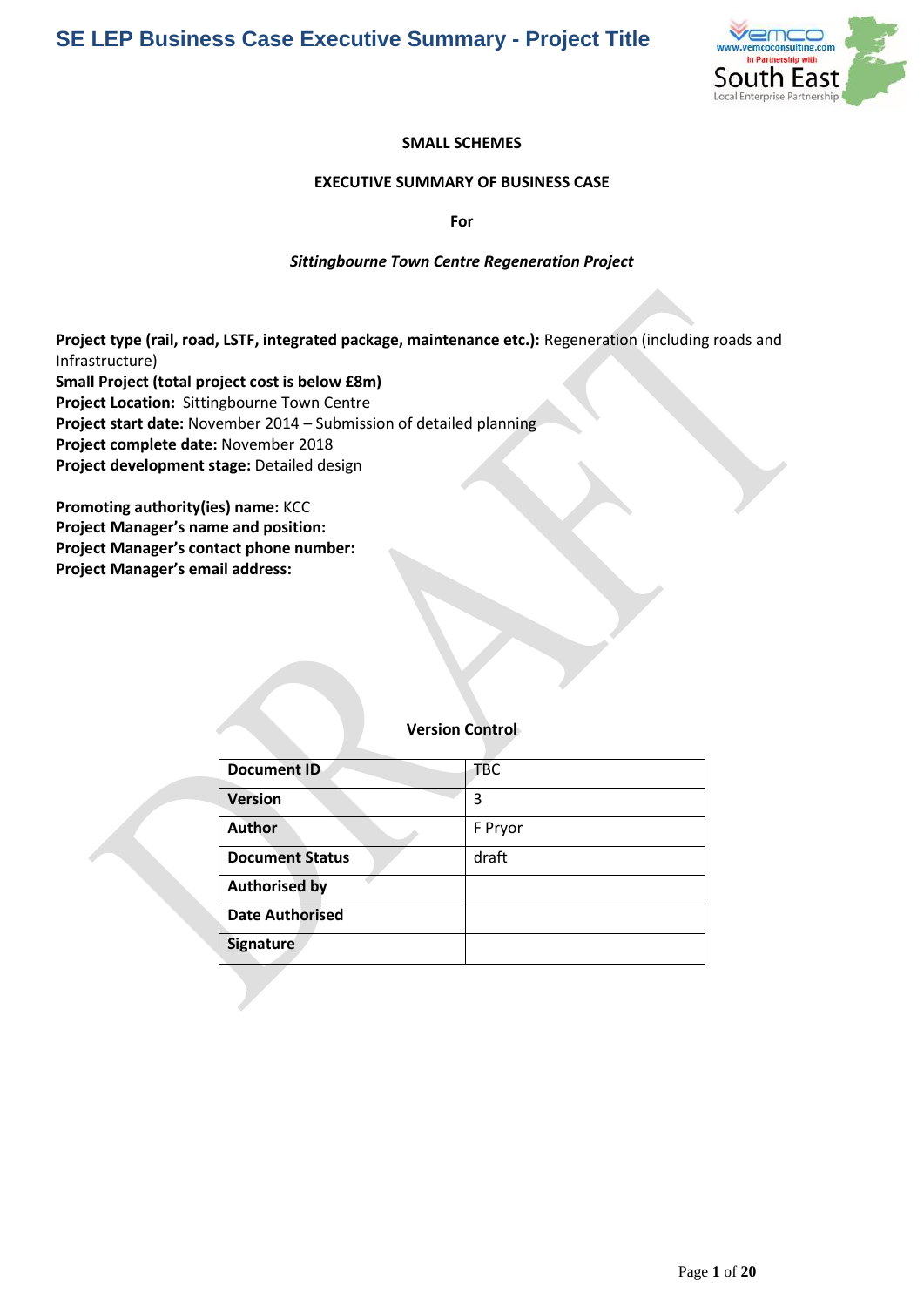

## **The Strategic Case**

*1. Project Description*

# *1.1. Purpose:* To support the regeneration of Sittingbourne town centre through the delivery of an integrated transport interchange and improvements to the public realm in the vicinity of Sittingbourne railway station.

- **1.2. Brief description:** Improvements to the road network, realignment of St Michael's Road and an integrated transport interchange in front of Sittingbourne station to allow a safer pedestrian experience in the town centre. The whole regeneration project includes for a multiplex cinema, in excess of 200 residential units, small and big box retail units, restaurants, a public square, new Civic Offices with library and Gateway, health centre, general offices and a multistory car park generating nearly 800 new jobs in the first phase alone.
- *1.3.Strategic context:* The project is identified in "Growth without Gridlock in Kent and Medway" in KCC'S strategic transport plan. The regeneration of Sittingbourne Town Centre is being delivered through a joint venture partnership between Swale BC and a consortium of developers (Spirit of Sittingbourne) in line with the Strategic Economic Plan's aims of encouraging private sector development and the commitment of local authority resources.

Sittingbourne currently suffers from high levels of deprivation and the Borough has the third highest Unemployment rate amongst 18--‐ 24 year olds in the south east of England. High young adult unemployment is intrinsically linked to long term economic fortunes of a town and its high street.

A town therefore which already suffers from high levels of unemployment amongst young adults will therefore only see this be exasperated by the continual degradation of its High Street. The South East Local Enterprise Partnership's Growth Deal and Strategic Economic Plan makes multiple references to Sittingbourne and its position as a growth area, but if this is to be successful the infrastructure must be provided to kick start positive change and unlocks the town's regeneration plans. The scheme is a core element in the proposals for the wider regeneration of Sittingbourne Town Centre in line with the aims of the South East LEP Strategic Economic Plan to deliver 100,000 extra new homes, 200,000 private sector jobs and stimulate growth through leveraging £10bn of investment by 2021.

Sittingbourne itself is located in Thames Gateway Transport Growth Corridor as set out in the SELEP's strategic Economic Development Plan 2014 and the town centre regeneration is included within the Thames Gateway projects identified within the plan identified for LEP funding. The plan states that there is a requirement within this corridor of unlocking 18,000 jobs and 24,000 new homes. The phase 1 proposals seek to directly address each and all of the priorities as outlined below: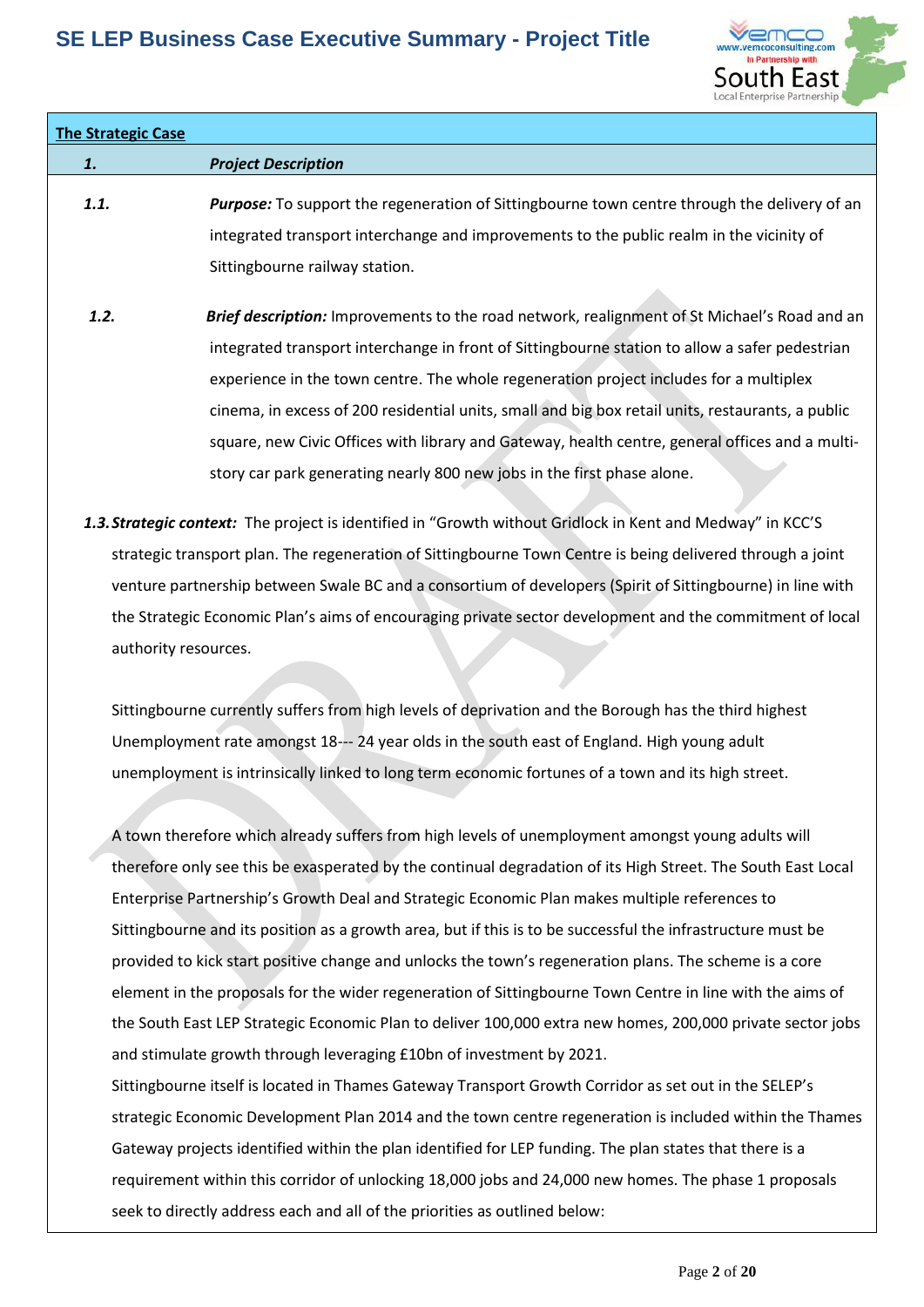

- Promoting sustainable transport; the town centre regeneration is located primarily around the town transport hub with the train station at the centre of it. The new homes are all within a 2 minute walk of the station and the leisure quarter is located at the entrance to the station promoting thus promoting sustainable transport.
- The 1<sup>st</sup> phase will create 790 new jobs. The scheme will contribute £38.8m GVA per annum to local businesses
- Accelerating delivery of housing schemes across the region
- *1.4. Current position:* The public environment in front of Sittingbourne Station is dominated by traffic from the busy A2. It completely separates the town from the station and provides a substantial barrier to the free flow of pedestrians. The station forecourt contains long stay parking for rail commuters, drop off and pick up areas and a busy taxi rank that have all been implemented in an ad hoc manner with little thought for integration. There is a lack of way finding and signage and pedestrian routes are discontinuous and do not serve the town centre as they should. The recently completed Sittingbourne northern relief road has served to reduce traffic flows along St Michael's Road and the regeneration project will be able to capitalize on this and rebalance the transport and pedestrian options for this part of the town.

All stakeholders involved with the scheme are supportive of the project. During public consultation 97% of those polled wanted to see the regeneration take place. Swale Borough Council (SBC) who are also project partners on the scheme and have signed a Development Agreement as part of the Spirit of Sittingbourne consortium. There are monthly project meetings and SBC alongside the project team have influenced the design of the project so it benefits as many of its residence as possible. Kent County Council, who have land interests in the Highways have agreed terms for the transfer of the highways elements once the land is drawn down for development.

The design takes all other 3<sup>rd</sup> party land into account and the design does not require any further 3<sup>rd</sup> party land.

**1.5.** *Proposals:* The regeneration project will result in a new highways design that will provide a totally different environment allowing for the free flow of pedestrians and reduced impact from traffic in and around the station. The project will make the area much more pedestrian friendly whilst maintaining traffic flows by providing a revised layout, relocation of traffic signals and removal of a roundabout adjacent to the station. The project will provide an integrated transport solution for pedestrians, traffic, buses and taxis in and around the station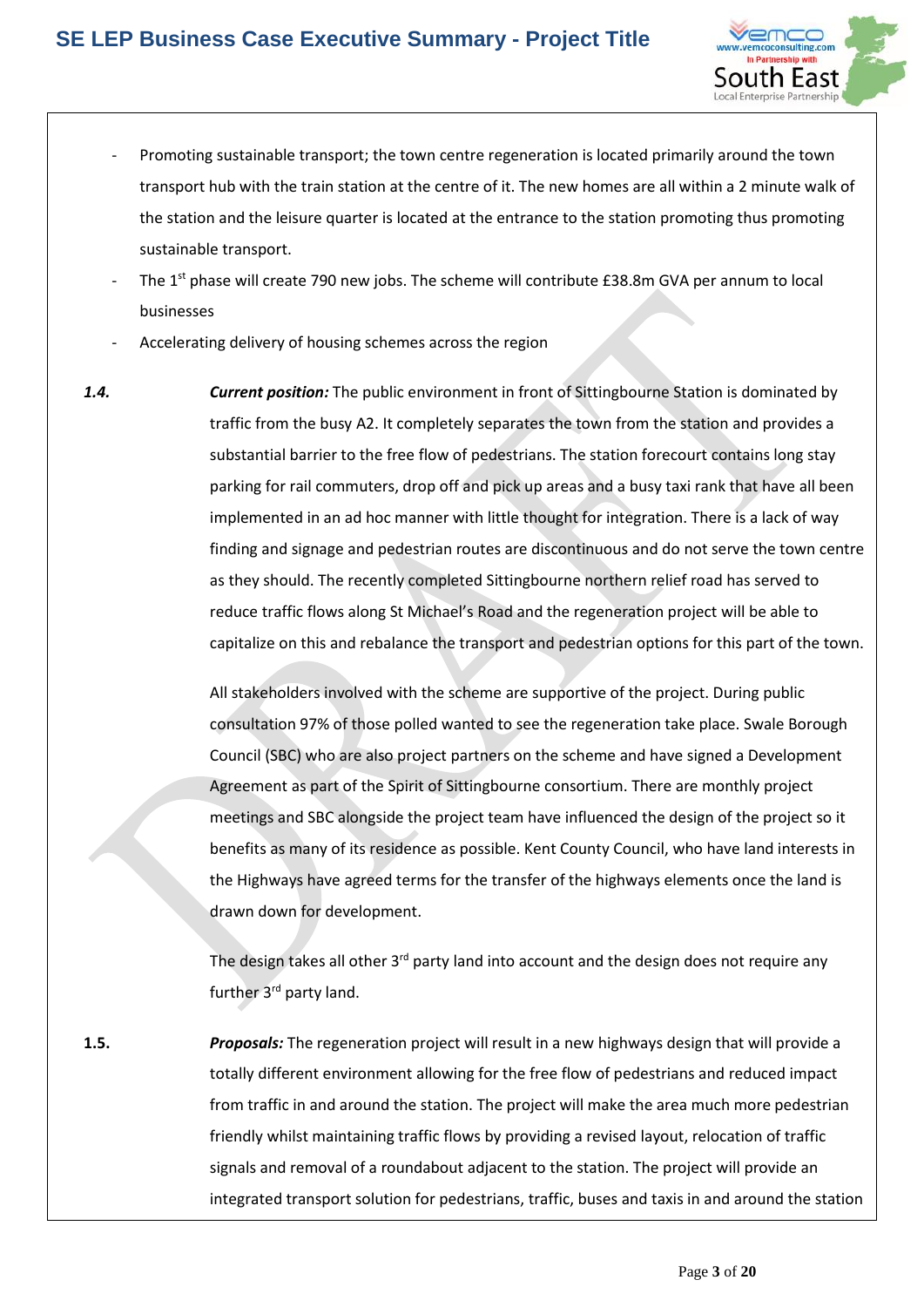

that will support the free flow of traffic and pedestrians in a safer environment. It will provide new dedicated pedestrian routes from the station to the town centre and the High Street and it will free up land for a Cinema, restaurants and retail units directly in front of the station. In addition the regeneration proposals will provide 215 residential units in a flatted scheme and a retail park containing four large retail units on a site to the north of the railway.

*1.6. Why should the SE LEP support the project:* The project falls within the Kent County Council's "Growth without gridlock" strategic transport plan and has already benefitted from the completion of part of the Sittingbourne northern relief road and will support the Borough Councils objectives for regeneration and growth. The project will substantially improve the pedestrian environment into and around the town centre whilst reducing the impact on through traffic and this will attract investors and new visitors to the town and unlock the delivery of 215 new homes in a sustainable town centre location. The proposals will reduce the quantum of retail lost to other areas and as a consequence will reduce travel for shoppers that traditionally have shopped in areas away from the town. It will deliver a more attractive town centre that will provide growth for existing as well as new retailers and will encourage developers and entrepreneurs to invest. The project is important to the borough council and is an essential element of the Local Plan. It has been determined through public consultation to be supported by a significant number of local people and retailers. It will provide much needed housing and generate additional income to the Council through new homes bonus and business rates that will help it become more self sustainable in the future as government funding continues to come under pressure.

| <b>Case for Change</b> |                                                                                                                                                                                                                                                       |
|------------------------|-------------------------------------------------------------------------------------------------------------------------------------------------------------------------------------------------------------------------------------------------------|
| 2.                     | <b>Business needs / Reasons</b>                                                                                                                                                                                                                       |
|                        | What evidence is there of need for the project?                                                                                                                                                                                                       |
|                        | The town centre has stagnated and declined for a number of years with little investment and<br>growth. Retail impact assessments demonstrate that there is significant leakage to other retail<br>centres such as Maidstone, Canterbury and Bluewater |
|                        | Public consultation and surveys have demonstrated that local people are looking for a better<br>retail and leisure experience in the town.                                                                                                            |
|                        | What impact does the scheme have on releasing the growth or overcoming barriers to<br>growth?                                                                                                                                                         |
|                        | The scheme will attract inward investment, new retailers and entrepreneurs into the town. The                                                                                                                                                         |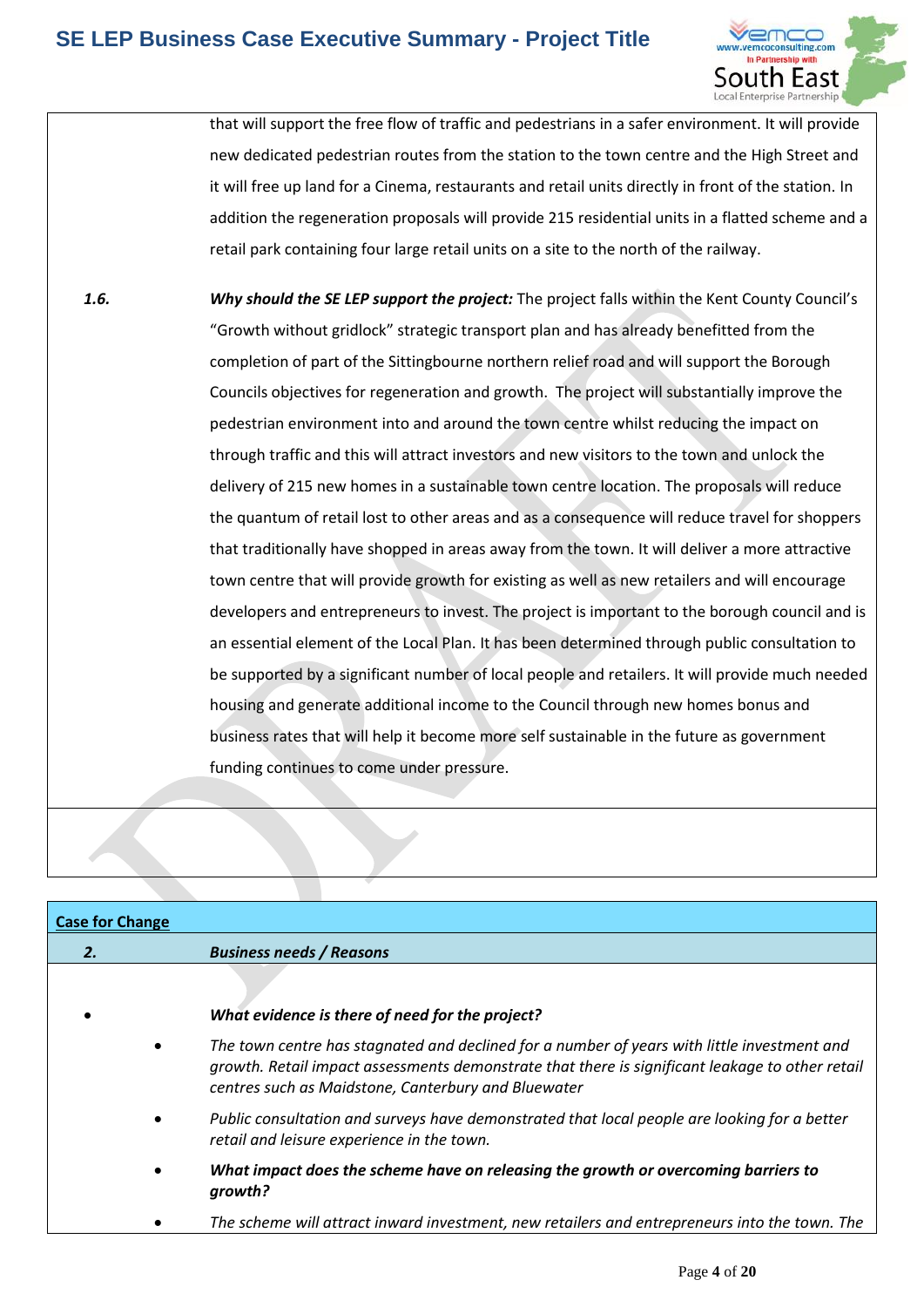

*proposed leisure use is predicted to increase footfall in excess of 400,000 visitors per annum and this will benefit existing and new businesses.*

### *What will happen if the proposed project is not funded from LGF?*

 *If the project is not funded through the LGF the scheme will not be viable and would fail altogether. An option would be to reduce the scope of the development but this would increase the effect of the highways cost and further affect viability.*

*Is there a potential to reduce costs and still achieve the desired outcomes?*

 *The regeneration project has developed through a number of iterations and costs have been fine tuned to achieve the current viability. There is very little that can be done to reduce the costs any further and the developer has already accepted a reduced margin of profit in order to achieve viability for the project. The costs are gaining greater certainty by going through detailed design prior to works commencing.*

| 3.     | <b>Benefits</b> |                                                                            |  |  |  |  |                                                                                  |             |              |  |
|--------|-----------------|----------------------------------------------------------------------------|--|--|--|--|----------------------------------------------------------------------------------|-------------|--------------|--|
| 3.1.1. |                 | Estimate jobs and homes (direct, indirect, safequarding, construction etc) |  |  |  |  |                                                                                  |             |              |  |
|        |                 |                                                                            |  |  |  |  | $\frac{1}{2015/16}$ 2016/17 2017/18 2018/19 2019/2020 2020/2025 $\frac{1}{2025}$ | <b>Post</b> | <b>Total</b> |  |

|       |     |     |     | 2015/16 2016/17 2017/18 2018/19 2019/2020 2020/2025 |     | rusl<br>2025 | <b>Total</b> |
|-------|-----|-----|-----|-----------------------------------------------------|-----|--------------|--------------|
| Jobs  | 330 | 230 | 230 |                                                     | 330 |              | 1,120        |
| Homes |     | 215 |     | 150                                                 |     |              | 365          |

1

*Describe the methodology of how the number of jobs and homes is estimated*

The data is based on phase 1 of the project, further design and viability work is required to unlock phase 2. The assumptions for phase 2 are based on duplicating the jobs created in phase 1 the results from 2018 and the new homes is based on retirement living. The detail that is set out below is based on phase 1.

The benefits associated with £2.5m worth of infrastructure investment have been calculated using the Labour Forecasting Tool (LFT). The LFT is able to produce labour forecasts based on historic data. The tool focuses on forecasting labour demand on a month-by-month basis by each occupational group throughout the construction phase of the Proposed Development. Based on a six month construction period the investment could generate an average of 47 jobs (average count per month). Using the LFT forecasts, the construction of the proposed development over a 30 month construction period will generate an average of 330 jobs (average job count per month).

The provision of 330 full time equivalent direct construction jobs will have a positive effect on industries within the construction supply chain, referred to as the indirect effect. To deduce the indirect employment effect a type 1 employment multiplier of 1.7<sup>1</sup> (provided by the Scottish Government) has been applied to the direct jobs figure, resulting in around 230 indirect full time equivalent (FTE) positions.

Based on the above development description, the Proposed Development will generate opportunities for increased employment within Sittingbourne. The following employment calculations are assumption based and are guide for how many jobs could become available as a result of development. The table below demonstrates the indicative number of jobs that are likely to be generated in accordance with guidance provided by the Homes and Communities Agency, Employment Densities Guide 2nd Edition, 2010.

<sup>&</sup>lt;sup>1</sup> Scottish Government, Type I, employment multipliers, Scotland 2011 (SIC 2007 basis)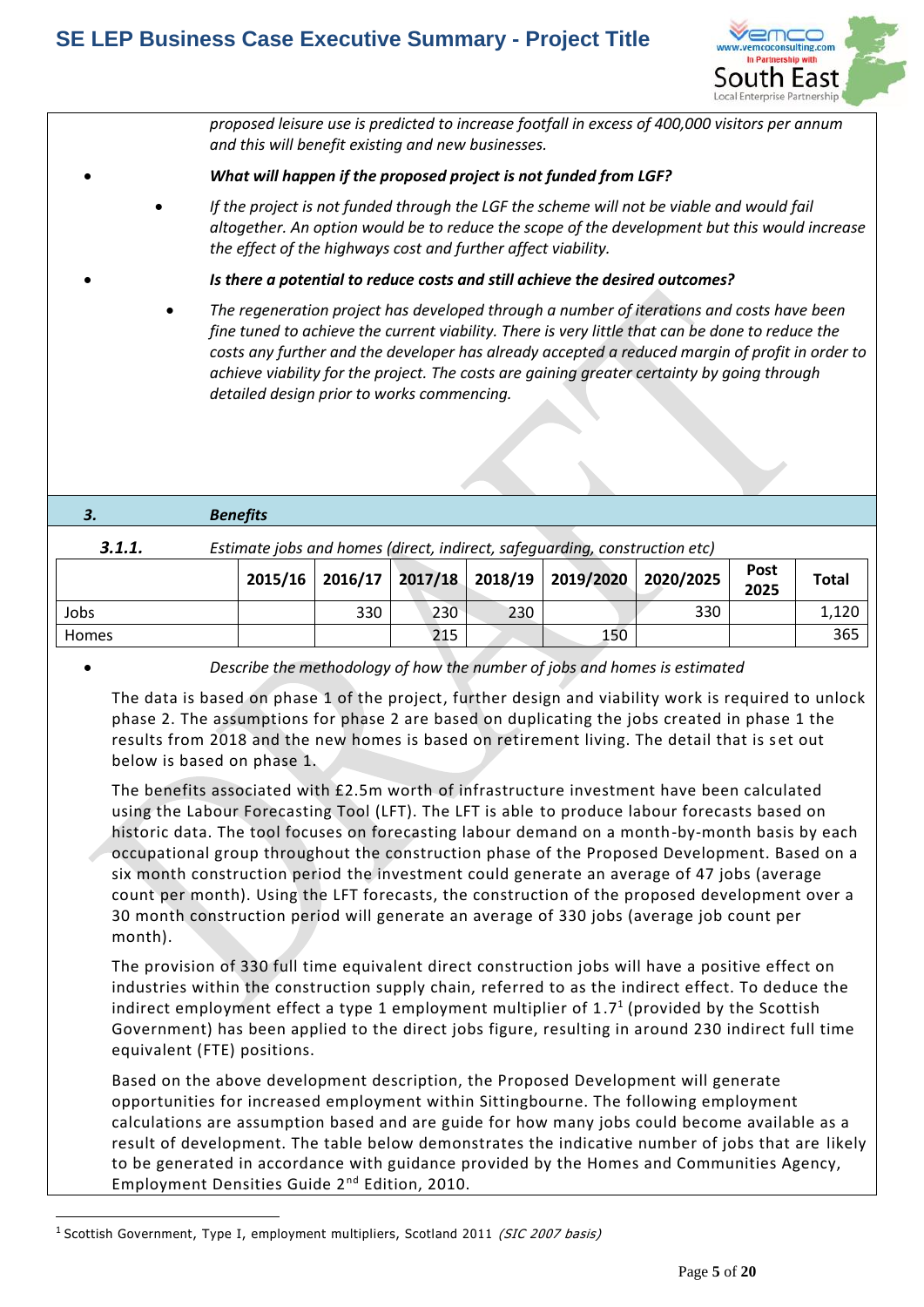

| Use<br><b>Class</b> | Area per<br>FTE <sup>2</sup><br>(sqm) | Gross Internal Area in sq m | <b>Net Internal</b><br>Area in sq $m3$ | Jobs |  |  |
|---------------------|---------------------------------------|-----------------------------|----------------------------------------|------|--|--|
| A1                  | 19                                    | 2843                        | 2274                                   | 120  |  |  |
| A <sub>3</sub>      | 18                                    | 3100                        | 2555                                   | 90   |  |  |
| D <sub>2</sub>      | 90                                    | 1675                        |                                        | 20   |  |  |
|                     | Total                                 |                             |                                        |      |  |  |

### **Table : Indicative Jobs Generated by Development**

Source: HCA, Employment Densities Guide <sup>4</sup>

There will be a limited number of jobs displaced from other locations as a result of the scheme . Over the course of 10 years it is estimated that 173 jobs will be displaced from other locations. It is worth commenting that when Barton Wilmore were appointed to calculate this figure, they based their numbers on a conservative multiplier of 0.75 in order to portray a worst case scenario.

There will be an overall net increase of 56 new jobs in Sittingbourne (excluding displaced or leaked jobs), and 62 new jobs across the SELEP area including supply chains.

The displacement of jobs is a result of the nature of retail expenditure and shoppers behavior. If a shopper is spending their money in this scheme then they will not be travelling to another location to purchase the good. In the case of retail, turnover dictates employment.

The net effect of displaced jobs is relatively small spread across the area. The scheme still makes a positive socio-economic contribution across the area, and as the project is in a deprived location that suffers heavily from a net migration of economic wealth it could be said to be fairer to the town itself that its residents are spending money there.

The employment generating uses provided for in the regeneration not only respond to the Council's comments for the need to enhance the range of retail and leisure facilities within Sittingbourne, but also provides employment for local residents. The operation and maintenance of the proposed car park and public square could also provide and sustain employment.

*List all main direct and indirect; quantitative and qualitative; cash releasing and non cash* 

*releasing benefits associated with the investment.*

The detail given below is based on phase 1 not phase 2, the £2.5m funding for infrastructure costs will unlock the following potential from the scheme;

### *Resident Population*

The scheme includes 215 residential units. This could provide for a total population of 514 residents based on Swale's average household size.

 Taking the assumptions of the SBC retail study, it is calculated that the new residents moving into the new homes will spend 59% of their total expenditure in Sittingbourne. This figure is equal to a

 $\overline{a}$ <sup>2</sup> FTE – Full Time Equivalent

<sup>&</sup>lt;sup>3</sup> GIA floorspaces have been reduced by 20% to achieve NIA, in accordance with guidance provided by the Employment Densities Guide, Page 3, paragraph 2.8.

<sup>4</sup> GEA Floorspace provided by Applicant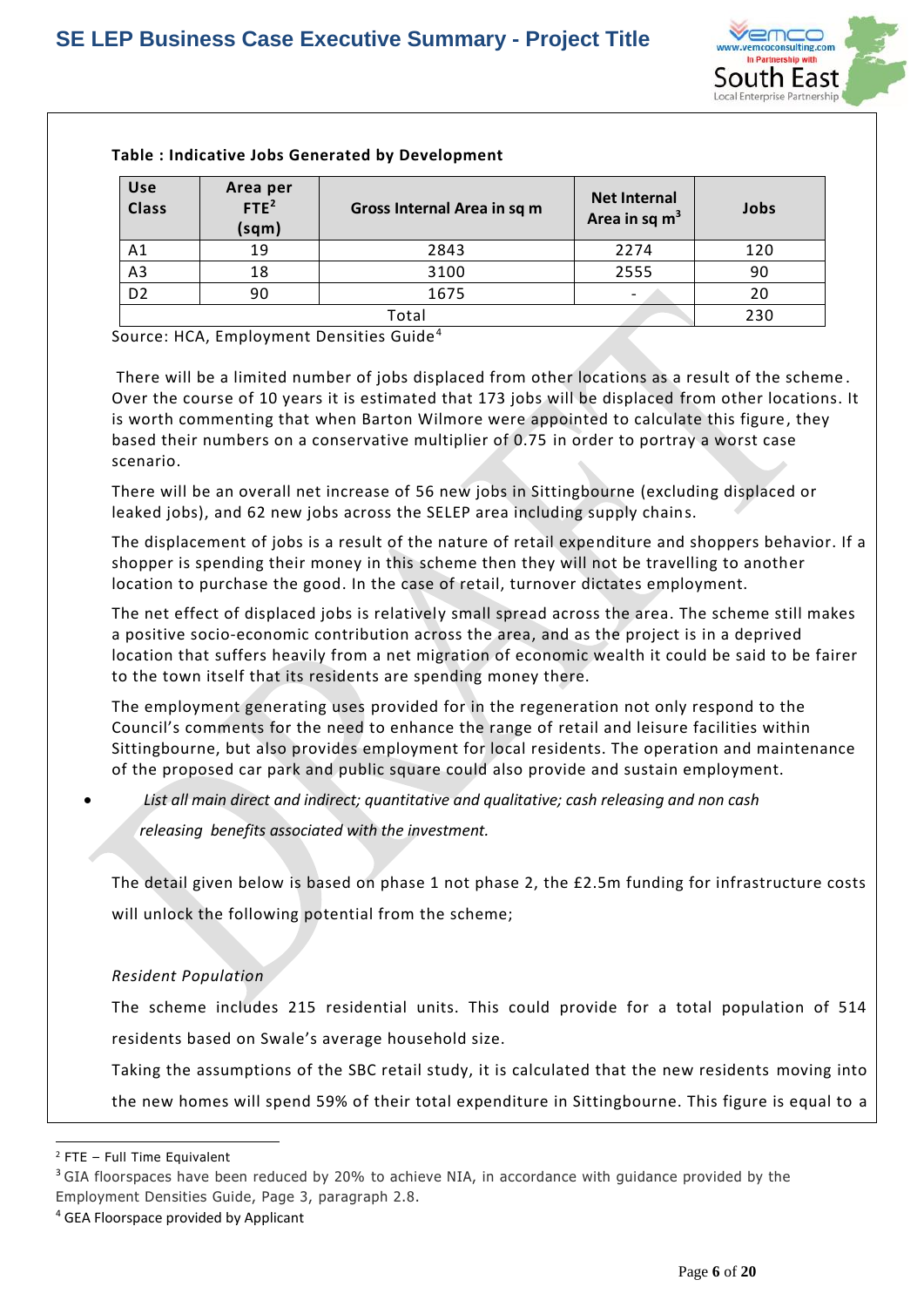

total annual spend of £1.46m. Of this total 80% or £1.17m, will be spent from the new residents with the existing retailers within Sittingbourne.

 Contracts have exchanged with a Private Rented Sector fund for the disposal of the residential units providing certainty on their delivery. The units will be managed by the PRS fund following completion. This disposal not only guarantees delivery of the new homes but also brings a demographic of economically active people into a town centre location.

### *Economic Activity*

Based on Swale Borough's average economic activity rate of 49% (Nomis, Labour Market Profile 2013), the Scheme could accommodate 252 economically active residents, of which 231 are assumed to be in employment (assuming current unemployment rates, Nomis 2013). As such the Scheme could contribute to meeting future growth aspirations (labour demand) within the local area and wider District.

### *Gross Value Added*

GVA data can be used to provide an estimate of a local area's contribution towards UK economic growth. New homes accommodate a growing workforce which will deliver economic output. Experian Labour Market Statistics provide data on total GVA output and workforce jobs at a District level. Utilising this data, it has been established that within Swale the GVA per worker is around £35,000 per annum (Experian Labour Market Statistics, 2011-2014). The residents accommodated by the Proposed Development, who are assumed to be within employment, could therefore generate up to £81m GVA over 10 years (based on current values).

### *Commercial Expenditure*

Experian provides up to date leisure expenditure data for all local authorities across the UK. Experian report (Experian Retail Planner Data, 2012) that the average annual household leisure expenditure within Swale equates to £6,025. On this basis the provision of up to 214 households could generate an annual expenditure of £1.3m on leisure and services.

### *New Homes Bonus*

The New Homes Bonus Calculator provided by the Department for Communities and Local Government confirms that the provision of up to 215 new homes could equate to a New Homes Bonus of £1.2m, over a 6-year period, of which around £1m would be a lower tier contribution to the local authority.

### *Council Tax*

Based on the existing council tax values of new builds within the local area the proposed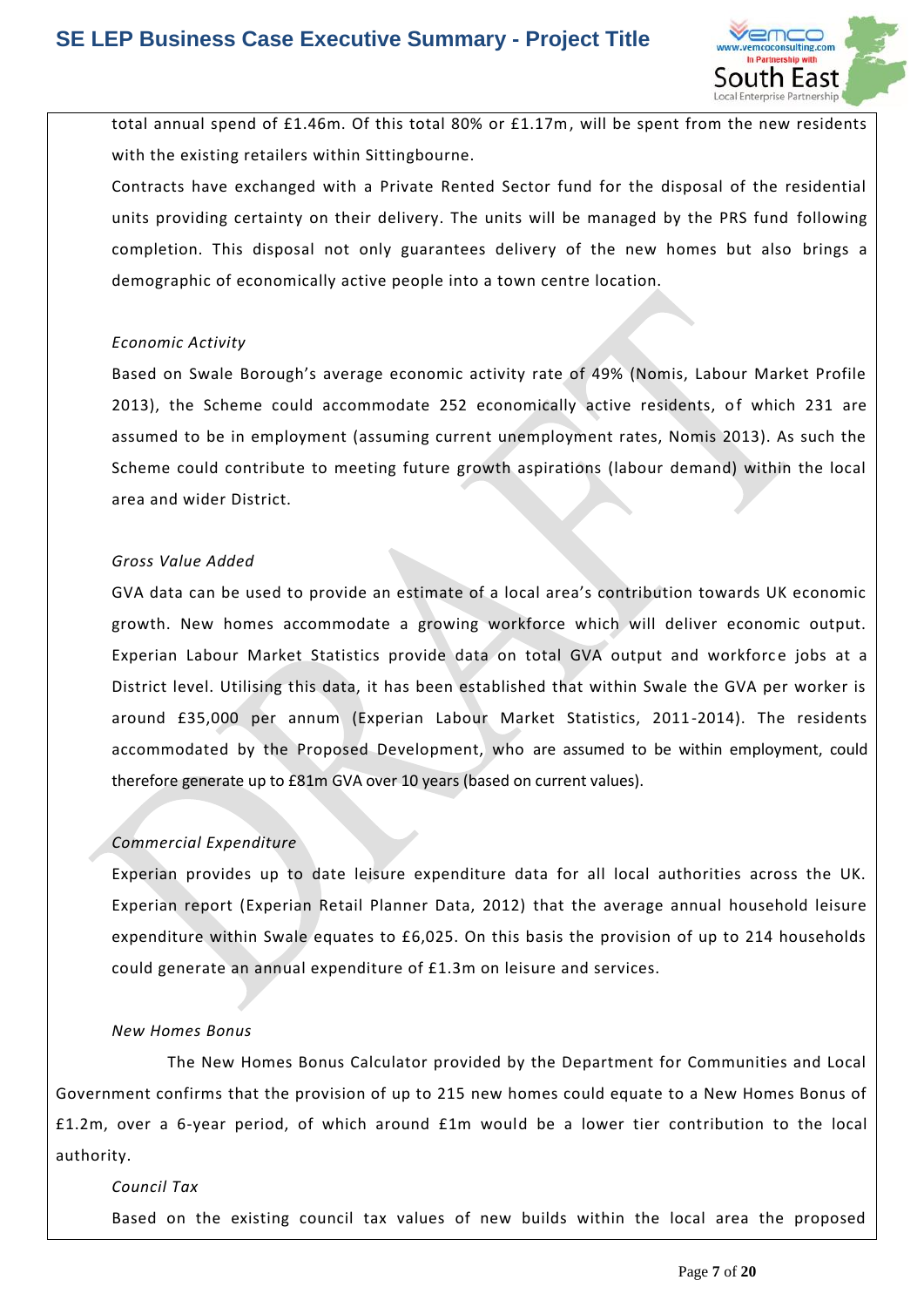

development could generate £151,500 in council tax payments per annum.

### *Business Rates*

The Proposed Development will generate annual business rates, contributing to the funding of local services. Table 4.2 sets out the assumptions made in calculating approximate annual business rates for the proposed scheme. It is estimated that the Proposed Development cou ld generate £0.2m per annum in business rates.

### **Table : Rateable Value**

| <b>Use</b>                                                                       | sqm<br>(GIA) | Rateable value<br>per sqm within<br>Swale (£) | 2008 NeSS Geography<br>Hierarchy                                  | <b>Multiplier</b> | <b>Total</b><br>Value (£) |
|----------------------------------------------------------------------------------|--------------|-----------------------------------------------|-------------------------------------------------------------------|-------------------|---------------------------|
| A1 Retail                                                                        | 2,274        | 89                                            | Rateable Value per m2;<br>Retail Premises; (2005)<br>Revaluation) | 48.2              | 97,540                    |
| D <sub>2</sub> Cinema                                                            | 1,675        | 42                                            | Rateable Value per m2;<br>All Bulk Classes; (2005<br>Revaluation) | 48.2              | 33,918                    |
| A3 Restaurant                                                                    | 1,204        | 42                                            | Rateable Value per m2;<br>All Bulk Classes; (2005<br>Revaluation) | 48.2              | 24,371                    |
| Car Park<br>(based on 308<br>space each<br>spaces<br>equating to<br>$11.52$ sqm) | 2,555        | 42                                            | Rateable Value per m2;<br>All Bulk Classes; (2005<br>Revaluation) | 48.2              | 51,717                    |

Source: Commercial and Industrial Floorspace and Rateable Value Statistics (2005 Revaluation) 2008

it is estimated that over the 30 month construction period the development will contribute:

- Construction Jobs generated
	- o Direct 330
	- o Indirect 230
- Construction GVA, equating to £38.8m over a 40 month construction period
- Population generated 514
- Economically Active generated 252
- Economically Active in employment 231
- GVA generated by residential population per annum , £8m
- Operational Jobs generated 280
- Leisure Expenditure per annum £1.3m

### **Economically Active**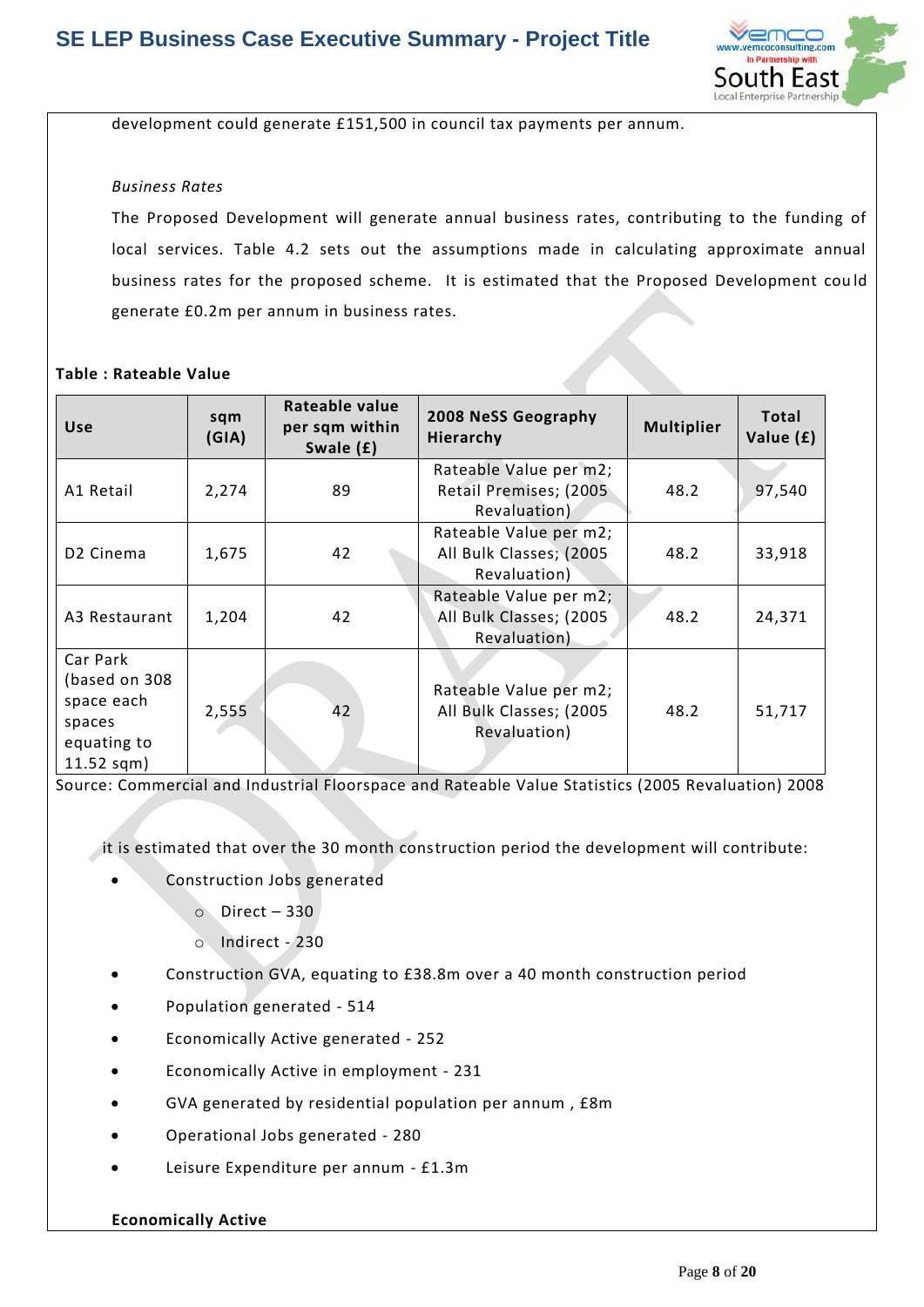

The table below sets out economic activity levels across the three study areas. Sittingbourne indicates a higher proportion of economically active residents in comparison to the wider the Swale and Kent area. Sittingbourne also presents a smaller proportion of the population who are retired.

The Council and SELEP have identified Sittingbourne as a key growth area. The table identifies that a high proportion of the population are of economically active age, and could therefore support the regeneration of the town centre and development of retail and leisure facilities.

| .                                          | <b>Faversham Study</b> |        |           |
|--------------------------------------------|------------------------|--------|-----------|
|                                            | Area                   | Swale  | Kent      |
| All usual residents aged<br>16 to 74       | 34,003                 | 98,607 | 1,055,397 |
| Economically active                        | 72.2%                  | 68.9%  | 69.9%     |
| Unemployed                                 | 4.7%                   | 4.6%   | 3.9%      |
| <b>Economically Inactive</b>               | 27.8%                  | 31.1%  | 30.1%     |
| Retired                                    | 13.1%                  | 15.1%  | 15.1%     |
| Student (including full-<br>time students) | 3.7%                   | 3.7%   | 4.8%      |
| Looking after home or<br>family            | 5.2%                   | 5.2%   | 4.7%      |
| Long-term sick or disabled                 | 4.0%                   | 4.4%   | 3.6%      |
| Other                                      | 1.9%                   | 2.7%   | 1.9%      |

**Table : Economic Activity (aged 16-74)**

Source: NOMIS, 2011 Census

### **Occupation**

The table below sets out the occupation profile within Sittingbourne, identifying that the highest proportion of residents work within elementary occupations. In comparison to the county profile a lower proportion of residents within Sittingbourne are occupied within managerial and professional employment, and higher proportion within elementary, skilled trade and process plant positions.

The Swale Economy Topic Paper comments that a high proportion of the labour force across Swale have lower skills levels. The proposed development would support the improvement of the town centre and retail facilities, and contribute to providing housing for smaller households. Together this could contribute to attracting increased investment into the area and therefore increase the range of occupations available.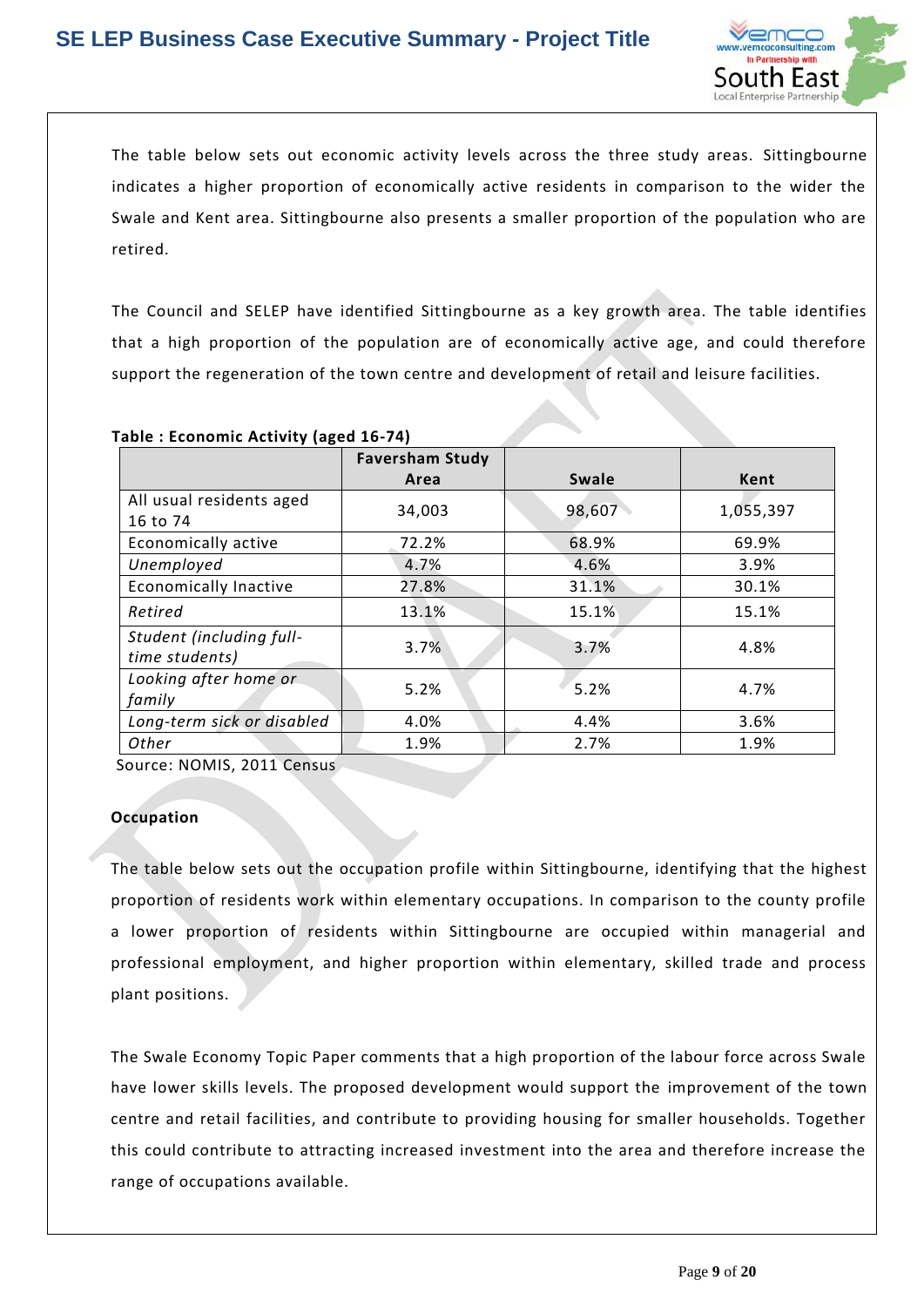

|                                          | Sittingbourne | Swale | Kent  |
|------------------------------------------|---------------|-------|-------|
| Managers, directors and senior officials | 9.4%          | 10.4% | 11.5% |
| Professional                             | 11.6%         | 12.8% | 16.1% |
| Associate professional and technical     | 11.8%         | 11.7% | 12.6% |
| Administrative and secretarial           | 12.8%         | 11.9% | 11.7% |
| Skilled trades                           | 12.9%         | 13.5% | 12.2% |
| Caring, leisure and other service        | 9.7%          | 9.7%  | 9.8%  |
| Sales and customer service               | 8.9%          | 7.7%  | 8.5%  |
| Process plant and machine operatives     | 9.9%          | 9.5%  | 6.7%  |
| Elementary                               | 13.2%         | 12.8% | 10.8% |

### **Table : Occupation Profile across Faversham Study Area, Swale and Kent**

Nomis:2011 Census

### **Claimant Count**

The following table sets out the claimant count by occupation across Swale and Kent. It is evident from the table that the highest claimant counts within Swale are within managerial occupations (595), followed by sale and customer service occupations (415 claims) and elementary occupations (405 claims). Across Kent there were a total of 255 claims made for managerial and senior official positions, and a further 245 for associate professional and technical posts.

The proposed development would create job opportunities for those currently seeking employment. Further to this the proposed uses will provide varying shift requirements, providing opportunities for those seeking part time or full time hours.

### **Table : Claimant Count by Occupation across Swale and Kent**

| Occupation                             | <b>Swale</b> | Kent  |  |
|----------------------------------------|--------------|-------|--|
| Occupation unknown                     | 35 (2%)      | 430   |  |
| <b>Managers and Senior Officials</b>   | 595(30%)     | 2,950 |  |
| <b>Professional Occupations</b>        | 40(2%)       | 375   |  |
| Associate Professional and Technical   | 35(2%)       | 395   |  |
| Occupations                            |              |       |  |
| Administrative and Secretarial         | 130(7%)      | 1,415 |  |
| Occupations                            |              |       |  |
| <b>Skilled Trades Occupations</b>      | 130(7%)      | 975   |  |
| <b>Personal Service Occupations</b>    | 80(4%)       | 615   |  |
| Sales and Customer Service occupations | 415(21%)     | 5,270 |  |
| Process, Plant and Machine Operatives  | 120(6%)      | 925   |  |
| <b>Elementary Occupations</b>          | 405(20%)     | 3,430 |  |

Source: Nomis, August 2014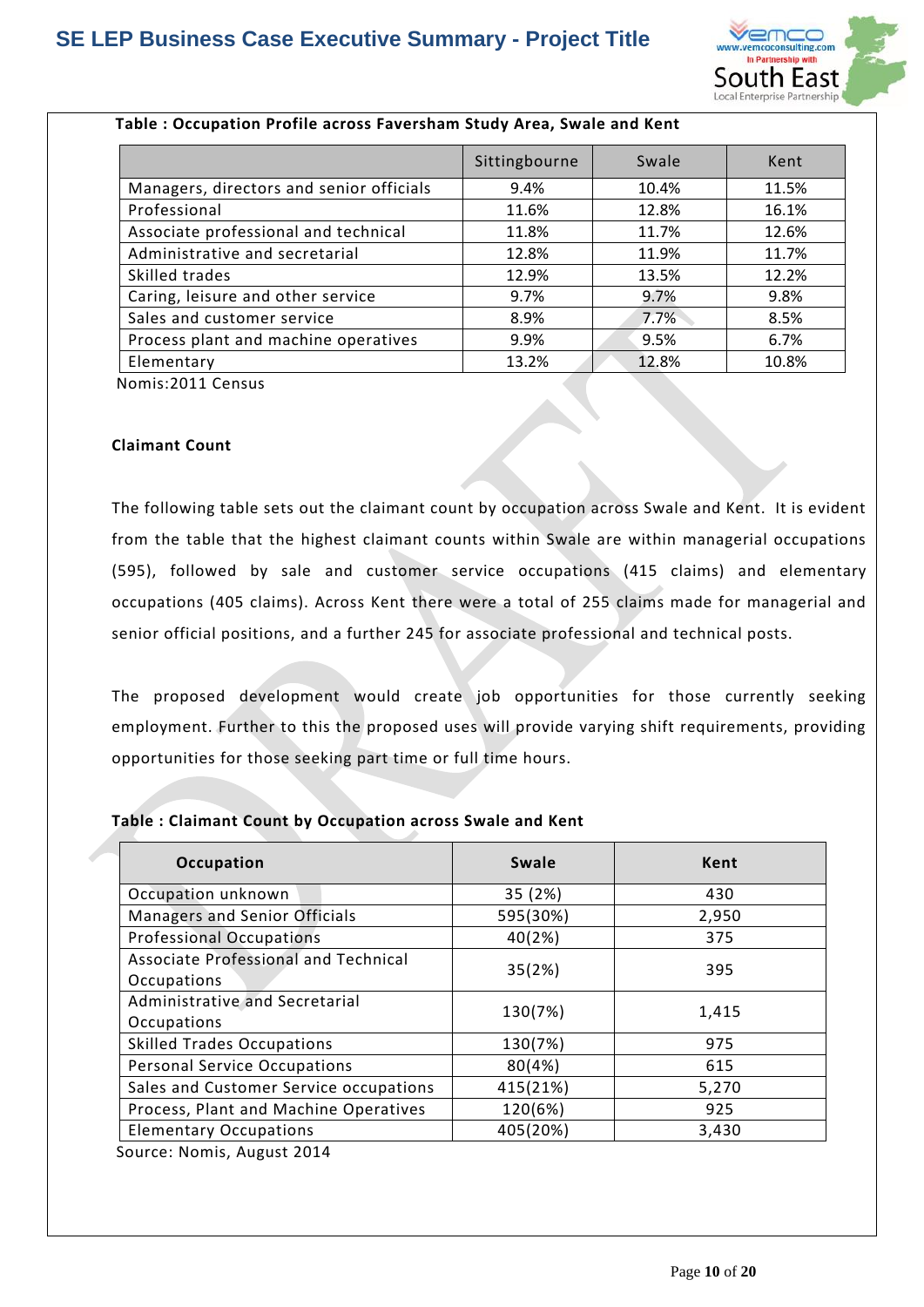

| 4.   | <b>Risks</b>                                                                                                                                                            |
|------|-------------------------------------------------------------------------------------------------------------------------------------------------------------------------|
| 4.1. | Provide a summary of key risks to the delivery of the scheme (including financial, commercial,<br>economic and management).                                             |
|      | As was mentioned in 1.4, All stakeholders involved with the scheme are supportive of the                                                                                |
|      | project. During public consultation 97% of those polled wanted to see the regeneration take                                                                             |
|      | place. Swale Borough Council (SBC) who are also project partners on the scheme and have                                                                                 |
|      | signed a Development Agreement as part of the Spirit of Sittingbourne consortium.                                                                                       |
|      | The scheme gained a resolution to grant planning permission in March 2015 and all the                                                                                   |
|      | elements are being taken through detailed design to get cost certainty and further de-risk the                                                                          |
|      | project prior to full consent and a start on site.                                                                                                                      |
|      | There are monthly project meetings and SBC alongside the project team have influenced the<br>design of the project so it benefits as many of its residence as possible. |
|      | The project is being de-risked financially as the elements within the project will all be forward                                                                       |
|      | funded prior to commencement of works on site via a sale to a fund manager. The residential                                                                             |
|      | elements has already been sold to a Private Rented Sector (PRS) fund and so will the cinema,                                                                            |
|      | restaurants and large format retail. The roads will also be adopted on practical completion.                                                                            |
|      | Expressions of interest has been received for the cinema and all of the retail and restaurant                                                                           |
|      | space. Formal marketing to interested parties will commence shortly.                                                                                                    |
|      |                                                                                                                                                                         |
| 4.2. | <b>Risk Assessment</b>                                                                                                                                                  |

| <b>Risk description</b> | <b>Likelihood</b> | Impact | <b>Likelihood</b><br>x Impact | <b>Mitigation</b>                                                                                                                                                                                                                                                                                                                                                                                                                                                                                                                                                                                                                                                                                                                                                          |
|-------------------------|-------------------|--------|-------------------------------|----------------------------------------------------------------------------------------------------------------------------------------------------------------------------------------------------------------------------------------------------------------------------------------------------------------------------------------------------------------------------------------------------------------------------------------------------------------------------------------------------------------------------------------------------------------------------------------------------------------------------------------------------------------------------------------------------------------------------------------------------------------------------|
| Build cost over-run     |                   |        |                               | Negotiations with a preferred building contractor<br>have been accelerated with a detailed cost plan<br>provided on the current design (RIBA Stage D) to<br>provide greater cost certainty. A build contingency<br>has also been allowed for in the cost plan,<br>of I<br>this percentage reflects the low potential of risk in<br>delivery as a result of the level of detailed design.<br>This figure has been agreed with a contractor as a<br>suitable contingency, any build contract in place<br>will be based on a fixed price so this is not subject<br>to variation at a later date.<br><b>Developers</b><br>The build cost also assumes a<br>contingency, this alongside the contractor's<br>contingency gives a sufficient level of precaution<br>against risk. |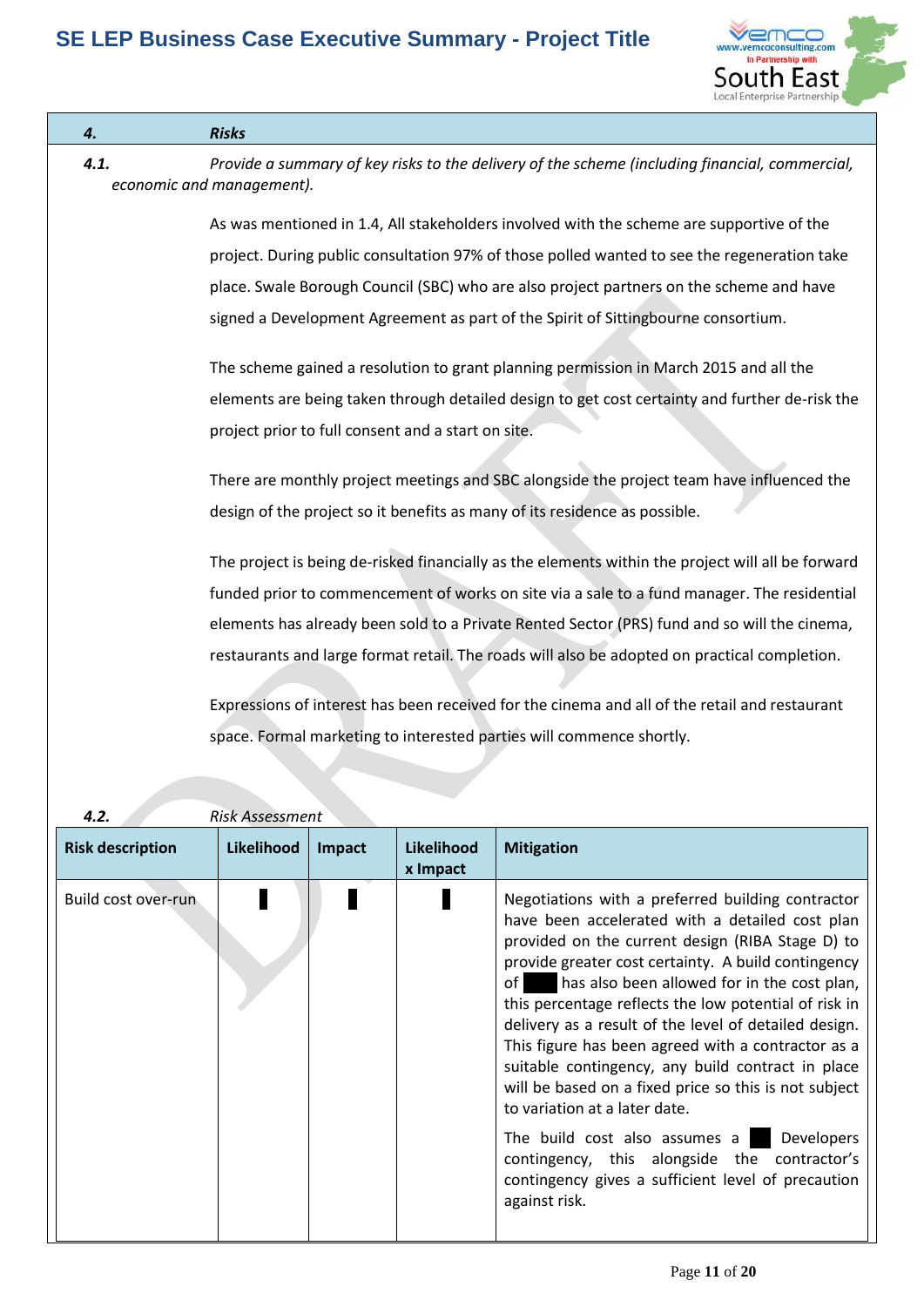

| <b>Build Cost Inflation</b>                                                                                                                                                 |                |   |   | The industry is currently experiencing uncertain<br>future levels of build cost inflation due to the<br>recent uptake in construction projects. To reflect<br>this risk a inflation uplift has been included in<br>the base build cost assumptions<br>figure accounts for inflation<br>. The $ $<br>over the build period. Inflation will not be<br>consistent during the construction as works are<br>obviously undertaken at different times. For<br>example groundworks would be unlikely to require<br>any increased costs as the works are undertaken<br>soon after tender but the finishing trades may<br>require a higher rate of inflation.<br>Therefore take a mid-point to calculate inflation<br>during construction as recommended by the BCIS.<br>The BCIS indices between September 2015 and<br>February 2017 shows an increase of over this<br>period. To find the mid-point we divide this<br>number by which gives us our<br>inflation rate<br>included in the cost plan. The inflation costs<br>equate to<br>across the project.<br>The professional fees assume all costs and benefits<br>as set at present value, therefore there is no<br>requirement to allow for inflation as the costs and |
|-----------------------------------------------------------------------------------------------------------------------------------------------------------------------------|----------------|---|---|--------------------------------------------------------------------------------------------------------------------------------------------------------------------------------------------------------------------------------------------------------------------------------------------------------------------------------------------------------------------------------------------------------------------------------------------------------------------------------------------------------------------------------------------------------------------------------------------------------------------------------------------------------------------------------------------------------------------------------------------------------------------------------------------------------------------------------------------------------------------------------------------------------------------------------------------------------------------------------------------------------------------------------------------------------------------------------------------------------------------------------------------------------------------------------------------------------------------|
| Excessive nuisance<br>and disruption to<br>the town centre<br>during the<br>development                                                                                     | $\overline{2}$ | 3 | 6 | benefits would cancel one another out.<br>Design undertaken in conjunction with Kent<br>Council. Town Centre Manager to be appointed to<br>liaise with existing traders and ensure on-going<br>consultation throughout delivery.                                                                                                                                                                                                                                                                                                                                                                                                                                                                                                                                                                                                                                                                                                                                                                                                                                                                                                                                                                                   |
| Failure to secure<br><b>Network Rail</b><br>agreement for<br>station forecourt<br>works                                                                                     | $\mathbf{1}$   | 5 | 5 | Regular liaison and consultation with Network Rail<br>to reduce the risk of delay to programme. Network<br>Rail has agreed to changes in principle and attend<br>regular High Level meetings.                                                                                                                                                                                                                                                                                                                                                                                                                                                                                                                                                                                                                                                                                                                                                                                                                                                                                                                                                                                                                      |
| Failure to delivery<br>multi storey car park                                                                                                                                | 1              | 5 | 5 | Swale has obtained full cabinet approval to<br>proceed. Tendering has been completed with<br>tenders received in line with budgeted sum.                                                                                                                                                                                                                                                                                                                                                                                                                                                                                                                                                                                                                                                                                                                                                                                                                                                                                                                                                                                                                                                                           |
| <b>Traffic Regulation</b><br>Orders required to<br>support changes to<br>traffic flow cannot<br>be made owing to<br>objections<br>*<br><b>Likelihood and impact scores:</b> | 3              | 3 | 9 | Prior consultation of TROs to be undertaken to<br>pre-empt possible objections and delay to the<br>programme.                                                                                                                                                                                                                                                                                                                                                                                                                                                                                                                                                                                                                                                                                                                                                                                                                                                                                                                                                                                                                                                                                                      |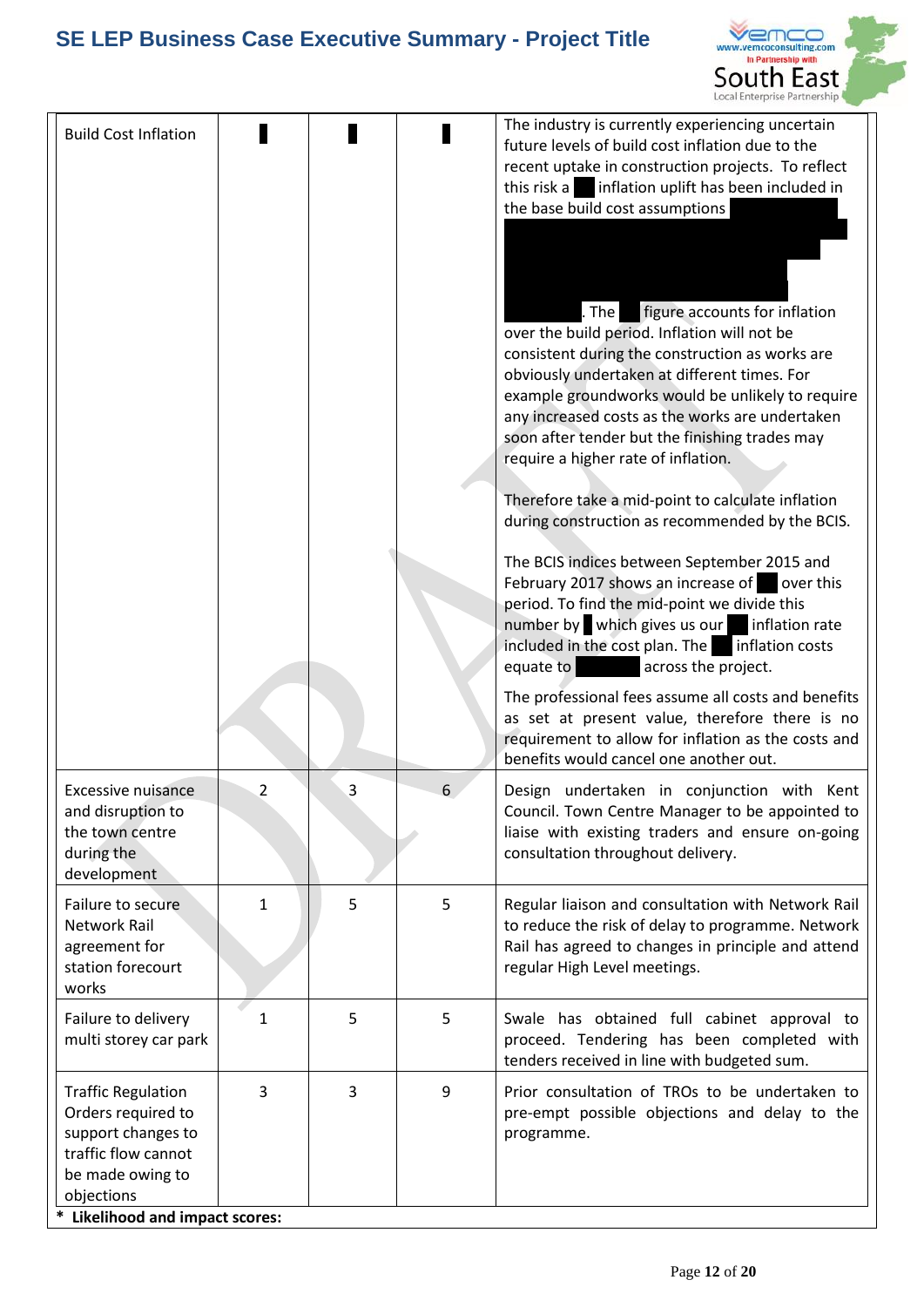

5: Very high

4: High

3: Medium

2: Low

1: Very low

| <b>The Economic Case</b> |                                                                                                                                                                                                                                                                                                                                                                                                                                                                                                                                                                                            |  |  |  |  |  |
|--------------------------|--------------------------------------------------------------------------------------------------------------------------------------------------------------------------------------------------------------------------------------------------------------------------------------------------------------------------------------------------------------------------------------------------------------------------------------------------------------------------------------------------------------------------------------------------------------------------------------------|--|--|--|--|--|
| 5.                       | <b>Options</b>                                                                                                                                                                                                                                                                                                                                                                                                                                                                                                                                                                             |  |  |  |  |  |
| 5.1.                     | Please provide description of the main options for investment, together with their relative<br>advantages and disadvantages (a SWOT analysis)                                                                                                                                                                                                                                                                                                                                                                                                                                              |  |  |  |  |  |
|                          | Do nothing                                                                                                                                                                                                                                                                                                                                                                                                                                                                                                                                                                                 |  |  |  |  |  |
|                          | Sittingbourne is currently a car led town with large areas of inefficient car parking and<br>roadway. The environmental impact of the current car lead system is at a detriment to the<br>sustainable development principles set out in the local plans.                                                                                                                                                                                                                                                                                                                                   |  |  |  |  |  |
|                          | The existing highway layout operates at a sub optimal level with limited facilities for<br>pedestrians at a key position outside of a mainline train station. Without a significant<br>regeneration programme, there are serious long term ramifications for the economic vitality<br>of Sittingbourne and Swale.                                                                                                                                                                                                                                                                          |  |  |  |  |  |
|                          | Do minimum                                                                                                                                                                                                                                                                                                                                                                                                                                                                                                                                                                                 |  |  |  |  |  |
|                          | There is no middle ground, if the road cannot be rerouted then the central core of the<br>regeneration proposals, namely a leisure led (cinema and restaurants) cannot come forward<br>thus jeopardizing the economic future of Sittingbourne and the Spirit of Sittingbourne<br>scheme. Previous options were found to be undeliverable due to serious constraints whilst<br>the regeneration proposals will deliver much needed new homes and a new heart to the town<br>centre                                                                                                          |  |  |  |  |  |
|                          | Do something (best and final option; least net present cost option; highest risk adjusted NPV<br>option; etc)                                                                                                                                                                                                                                                                                                                                                                                                                                                                              |  |  |  |  |  |
|                          | The best option is to reroute St Michael's Road thus releasing a large area of land that<br>allows a leisure led regeneration to happen. The consortium driving forward this<br>development in conjunction with Swale Borough Council have assembled parcels of land<br>that will enable the full delivery of the project and which deliver significant socio economic<br>benefits to Sittingbourne and Swale. Given the project has been granted planning<br>permission, all the requisite studies have been completed and the scheme has been<br>derisked from an investment view point. |  |  |  |  |  |
|                          | The delivery of new homes is a key factor in enabling the SELEP reach its own goals of<br>unlocking the delivery of 100,000 new homes. All the residential units are programmed for<br>delivery by 2017. The retail and leisure offering will create new jobs as well as supporting<br>job growth in the area and through the supply chain contributing towards SELEP's goal of<br>creating 200,000 new jobs by 2021.                                                                                                                                                                      |  |  |  |  |  |
|                          | The residents of the new homes within the scheme are in a town centre location and have<br>direct access to the public transport hub focussed around the train station. The schemes<br>reliance on sustainable transport methods rather than private transport is not only an<br>ambition of the SELEP but of Swales own Local Plan "Baring Fruits".                                                                                                                                                                                                                                       |  |  |  |  |  |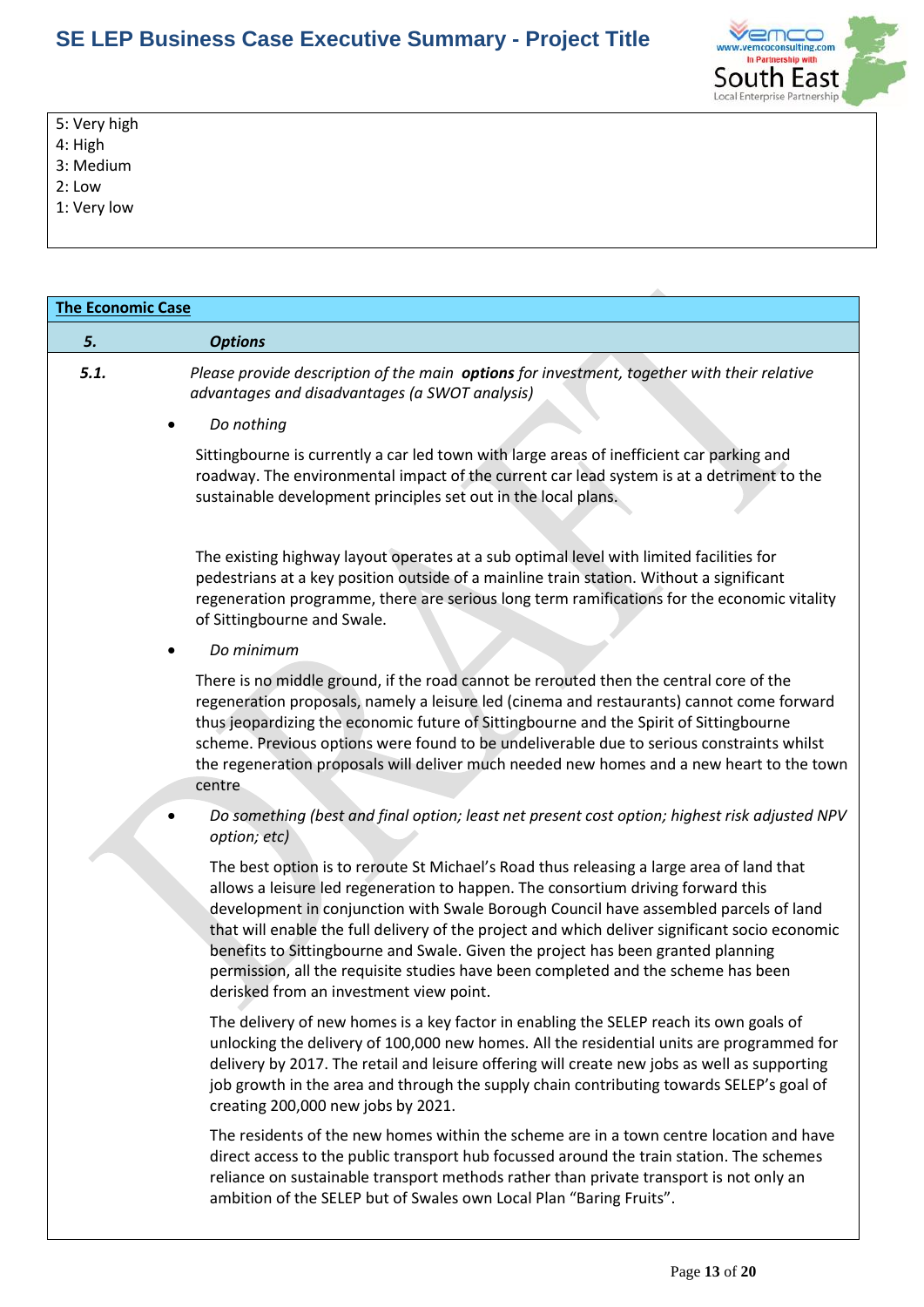

**5.2. Recommended Option**: What is the preferred option – and why?

Essentially the scheme provides the best and most viable solution so that the alleviation of significant traffic pressures can be actioned. The scheme as designed to date is deliverable with no legal impediments and consultation advanced with key stakeholders.

*\*The scheme promoters are encouraged to use the existing datasets and model outputs to provide this information. The preference would be to use a spreadsheet type of analysis to provide information in the above table.* 

### **5.4 Transport scheme assessment approach**

*5.4.1 Provide a brief description of a (spreadsheet-based) modelling and appraisal methodology as well as detail of data source used*

A Transportation Assessment has been submitted in support of the planning application submitted by The Spirit of Sittingbourne LLP which has been approved. The Transport Assessment was scoped with Highway Officers and uses a spreadsheet model to predict traffic generation and distribution movements associated with the proposed development and baseline scenario. Industry standard software (Junctions8 and Linsig) has been used to provide an understanding of the capacity and operation of the highway network in Sittingbourne for the baseline and "with development" traffic movements, taking into account the proposed changes to the highway network. The Transport Assessment also considers the movement of other transport modes comprising walking, cycling and buses. This scheme was factored into the Visum modelling which has been undertaken to support the Swale Local Plan overall quantum of development at a strategic level. The principles of the scheme align with the draft Swale Transportation Strategy.

### *5.4.2 List all assumptions made for transport modelling and appraisal*

The applicant has undertaken pre application meetings with KCC Highways. The assumptions are defined in the Transportation Assessment and include the following :

- TRICS database trip generation rates adopted for each land use.
- Residential development traffic distribution based upon 2001 census data.
- Retail development traffic distribution based upon existing retail distribution at The Wall.
- Existing car park use relocates to new multi storey car park.
- Present day signal timings adopted within Linsig models.
- Peak hours are 0815-0915, 1615-1715 during the weekday (based upon observed network throughput)
- Peak hour is 1130-1230 during Saturday (based upon observed network throughput)
- Background traffic not growth based upon recent trends in Sittingbourne.
- Committed development traffic included based upon advice from KCC Officers.

*5.4.3 Provide key positive and negative impacts of the schemes in the table below as described in the Appraisal Summary Table and Social Distribution Impact analysis, where it is appropriate, supported by evidence.* 

| <b>Category of impacts</b> | Quantified/Qualitative impact (Large beneficial-Large Adverse)                     |
|----------------------------|------------------------------------------------------------------------------------|
| Economy                    | Business users and providers (Large Beneficial)<br><b>Reliability (Beneficial)</b> |
|                            | <b>Regeneration (Large Beneficial)</b>                                             |
|                            | Wider Impacts (Beneficial)                                                         |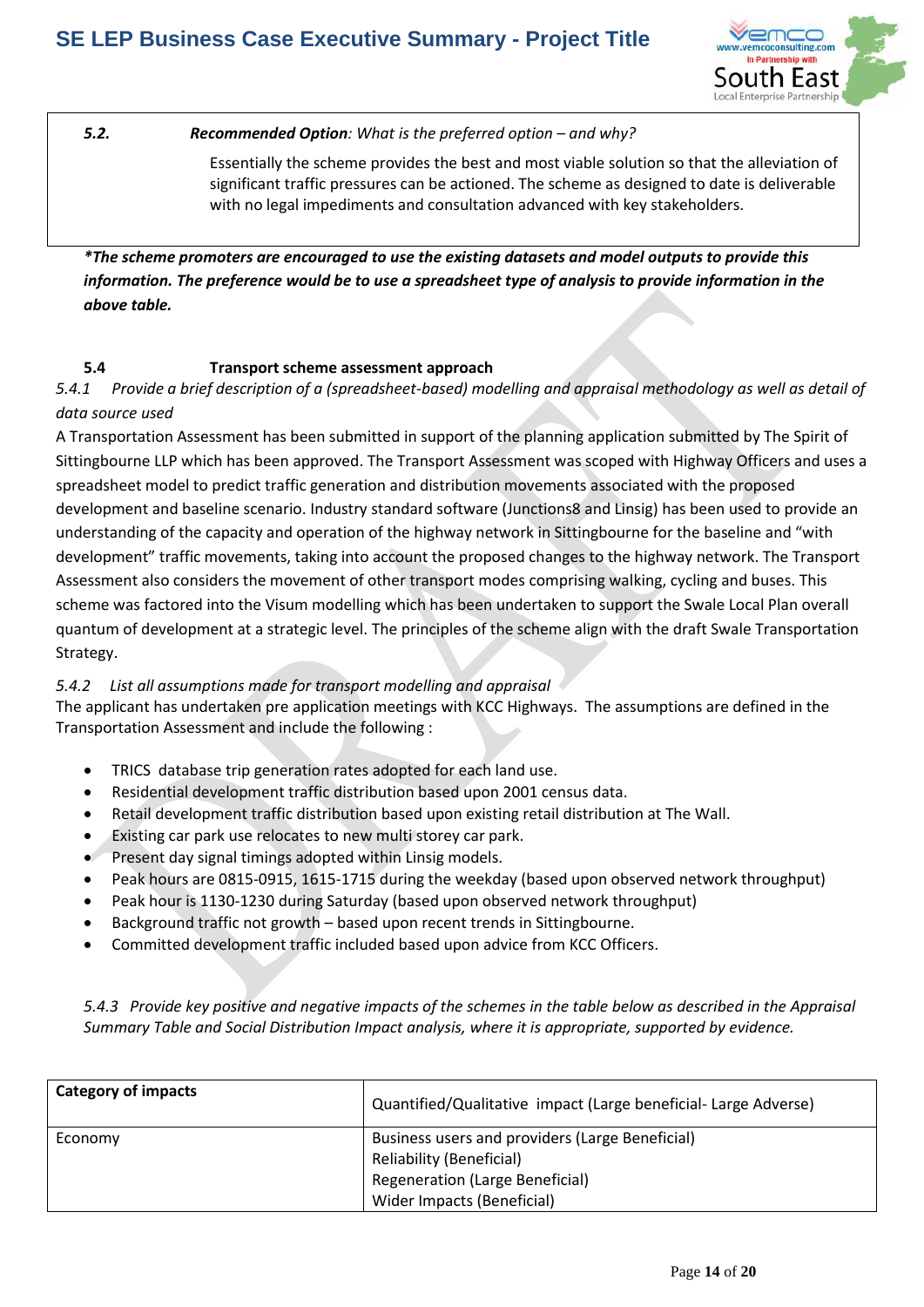

| Environment            | Noise (Beneficial)                                             |
|------------------------|----------------------------------------------------------------|
|                        | Air Quality (Beneficial)                                       |
|                        | Greenhouse gas (Beneficial)                                    |
|                        | Landscape (Beneficial)                                         |
|                        | Townscape (Beneficial)                                         |
|                        | Heritage (No impact)                                           |
|                        | Biodiversity (Beneficial)                                      |
|                        | <b>Water Environment (Beneficial)</b>                          |
| Social                 | Commuting & Other users (Large Beneficial)                     |
|                        | Accidents (Large Beneficial)                                   |
|                        | Physical Activity (Beneficial – the scheme encourages walking) |
|                        | Journey Quality (Beneficial)                                   |
|                        | Reliability Option and non-use values (Beneficial)             |
|                        | Security (Beneficial)                                          |
|                        | Access to Services (Beneficial)                                |
|                        | Affordability (Beneficial)                                     |
|                        | Severance (Large beneficial)                                   |
| <b>Public Accounts</b> | Cost to broad transport budget Indirect tax                    |
|                        |                                                                |

### *The scheme promoters are NOT required to use Tuba type appraisal analysis. If any scheme promoter is interested in estimating value for money then a spreadsheet based analysis should be undertaken.*

Barton Wilmore have produced an appraisal detailing the value for money of the scheme which is appended to this document. The calculations show that the scheme benefits from a cost benefits from a Best Cost Ratio (BCR) of 5.04. There is also a very healthy leverage per £1 of public investment of £16.25, which proves the schemes very strong value for money, this also will contribute towards the SELEP's goal of lever investing £10bn to promote housebuilding, job creation and accelerating growth.

The appraisal excludes the benefits to the exchequer through Council Tax and New Homes Bonus as well. The residential element will contribute a further £0.25m per annum to the exchequer and over a 6 year period the New Homes Bonus will generate a further £1.2m.

The calculations provided have assumed a 10 year span and estimate that £43,390 of public funding is required per new job created.

### *Value for Money Statement*

|                              | Present Values in 2015 prices and values |  |  |
|------------------------------|------------------------------------------|--|--|
| <b>PVB</b>                   | £12,175,887                              |  |  |
| <b>PVC</b>                   | £2,413,527                               |  |  |
| $NPV = PVB - PVC$            | £9,762,360                               |  |  |
| <b>Initial BCR = PVB/PVC</b> | 5.04                                     |  |  |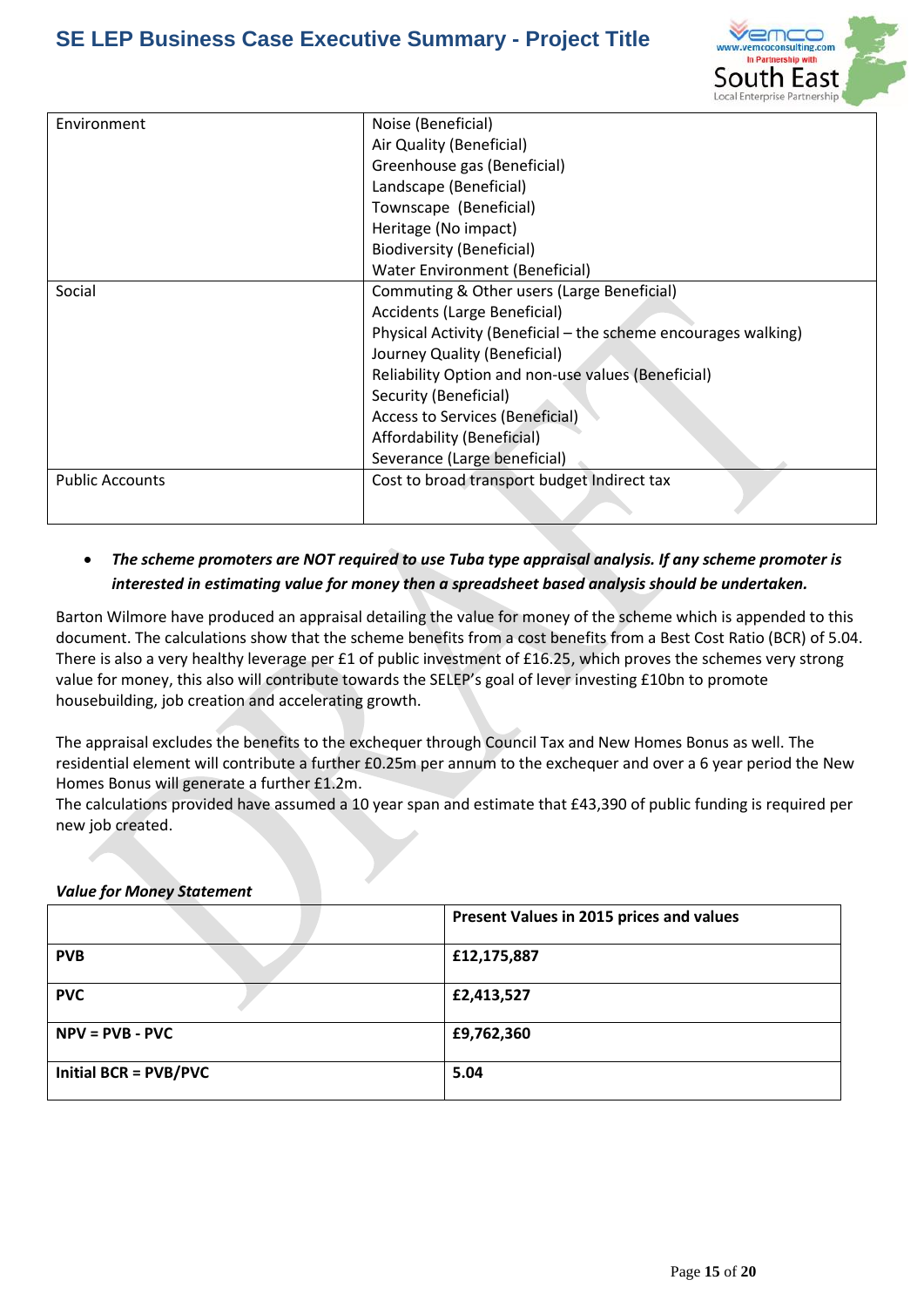

### **Commercial Case**

### *6. Procurement Route*

for delivery of the scheme.

*Define the approach taken to asses commercial viability*

were identified as the preferred contractor on most of the elements on the scheme

based on the company's relevant previous experiences and the contractor's knowledge of the local supply The developer and Cardy's have procured the project via a negotiated tender methodology to ensure

completion and therefore will not go through the same OJEU process.

that the build cost is competitive and the management of the contractor is most efficient.

The Highways contract will go to competitive tender to a preach of specialist civil and specialist civil and  $\alpha$ infrastructure contractors in an effort to minimise the risk to the delivery of the Highways.

However as part of the competitive tender process the procurement process for contractor of the Multi-Storey Car Park will go through OJEU. The tender packages for OJEU are currently being drafted with an anticipated date of expressions of interest through OJEU of May 29th 2015.

*Briefly describe the procurement strategy. Set out timescale involved in the procurement process to show that delivery can proceed quickly.*

The project will be delivered outside of OJEU, apart from the multi storey car park which will be retained by Swale and delivered through the OJEU process. No other element of the scheme is being retained once

The developer has agreed to take a reduced rate of return to ensure the viability of the project and to allow

Due to the challenging budgets set for these projects, to achieve the desired returns we have concluded the most appropriate form of procurement needs to incorporate the following.

a) Minimise lead in times to ensure a contractor is appointed at the earliest opportunity in order to minimise cost and complete at the earliest opportunity.

 $\mathbb{E}_{\mathcal{A}}$  from the car park OJEU process are due to  $\mathcal{A}$  process are due to  $\mathcal{A}$ 

b) Work with a contractor to advise on design efficiencies for buildability and costing purposes.

Highways and the MSCP tender package for OJEU is currently being drafted).

- c) Ensure the contractor works with the Quantity Surveyor to produce a cost plan that is deliverable without the need for tendering and value engineering post tender.
- d) In order to minimise cost overruns and pass on design risk to the contractor a design and build form of contract is utilised for this project.

e) To restrict the opportunity of the contractor claiming additional costs for unknowns after the contract is

f) A partnering approach such as described above, is vital to the viability of the project. The team need to successfully work with the contractor and one that will not claim for any unreasonable additional costs.

g) To minimise costs, the contractor selected should be of a size able to deliver all the schemes whilst minimising their requirement for overhead recovery and profit. It was decided that a large national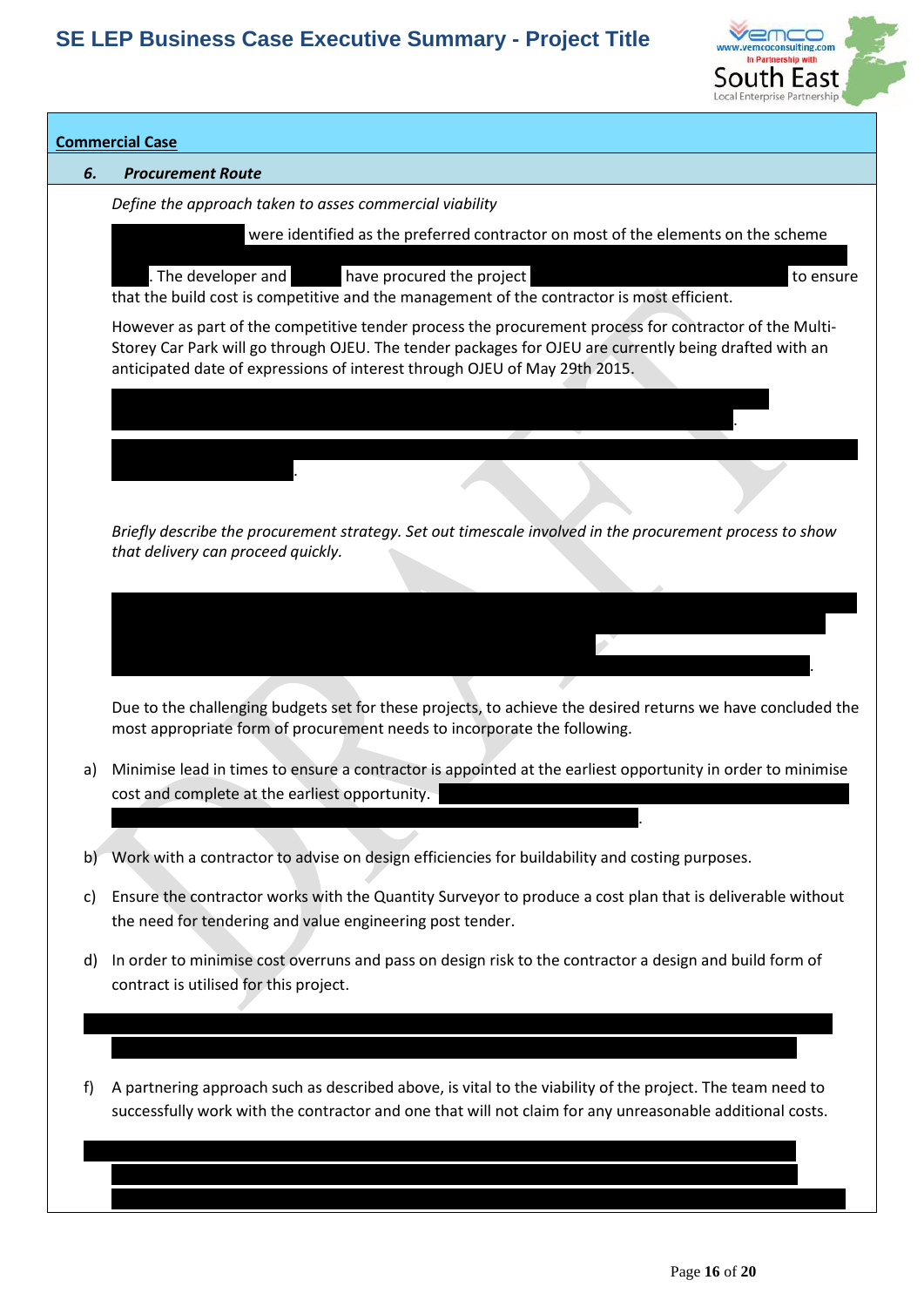

Additionally to this health framework, members of the team have worked successfully on many other projects including Industrial, Leisure, Residential and Education.

Based on the above, Cardy Construction were selected to assist with the design development and cost planning of this project. Cardy are a Kent based contractor whose main offices are in Canterbury. From the experience of the professional team, Cardy have a can do attitude and members of the professional team have been working with them successfully for over ten years on a framework with East Kent Hospitals NHS Trust delivering over £10m capital

An important gauge of their suitability for the Spirit of Sittingbourne scheme is that every project that members of the professional team have worked on with them has been successfully delivered with final accounts agreed and without any formal disputes being issued

### **Financial Case**

### *Total cost of the project*

List here the elements of gross costs, excluding optimisation bias.

Please provide the date the prices for the cost estimate is based on (e.g. Q1 2014)

Cost estimates were taken from Q3 to Q4 2014.

|                                           | * Cost<br><b>Estimate</b><br>status<br>(E; F; D;<br>T) | 2014/15<br>£000          | 2015/16<br>£000 | 2016/17<br>£000 | 2017/18<br>£000 | 2018/19<br>£000 | 2019/20<br>£000 | 2020/2<br>£000 |
|-------------------------------------------|--------------------------------------------------------|--------------------------|-----------------|-----------------|-----------------|-----------------|-----------------|----------------|
| <b>Procurement Cost</b>                   |                                                        |                          |                 |                 |                 |                 |                 |                |
| <b>Feasibility Cost</b>                   |                                                        |                          |                 |                 |                 |                 |                 |                |
| Detail Design<br>Cost(1)                  | D                                                      |                          |                 |                 |                 |                 |                 |                |
| <b>Management Cost</b>                    |                                                        |                          |                 |                 |                 |                 |                 |                |
| <b>Construction Cost</b>                  | D                                                      |                          |                 |                 |                 |                 |                 |                |
| $QRA(2)$ and<br>Contingency               |                                                        |                          |                 |                 |                 |                 |                 |                |
| Inflation                                 |                                                        |                          |                 |                 |                 |                 |                 |                |
| Other (add as many<br>lines as necessary) |                                                        |                          |                 |                 |                 |                 |                 |                |
| VAT (if appropriate)                      |                                                        | $\overline{\phantom{a}}$ |                 |                 |                 |                 |                 |                |
| Sub-total Non-<br><b>Works</b>            |                                                        |                          |                 |                 |                 |                 |                 |                |
| <b>Sub-total Works</b>                    |                                                        |                          |                 |                 |                 |                 |                 |                |
| <b>TOTAL COST</b>                         |                                                        |                          |                 |                 |                 |                 |                 |                |

 $E =$  Broad estimate, D = Detailed estimate, T = Tender price, F = Feasibility estimate

(1) Design costs do not include inflation costs as they are based on present value for costs and benefits, therefore any inflation would be cancelled out by the same incremental increase in benefits. (2) QRA based on financial allowances based on the risk assessment. Including additional contractor's contingency for build cost overrun.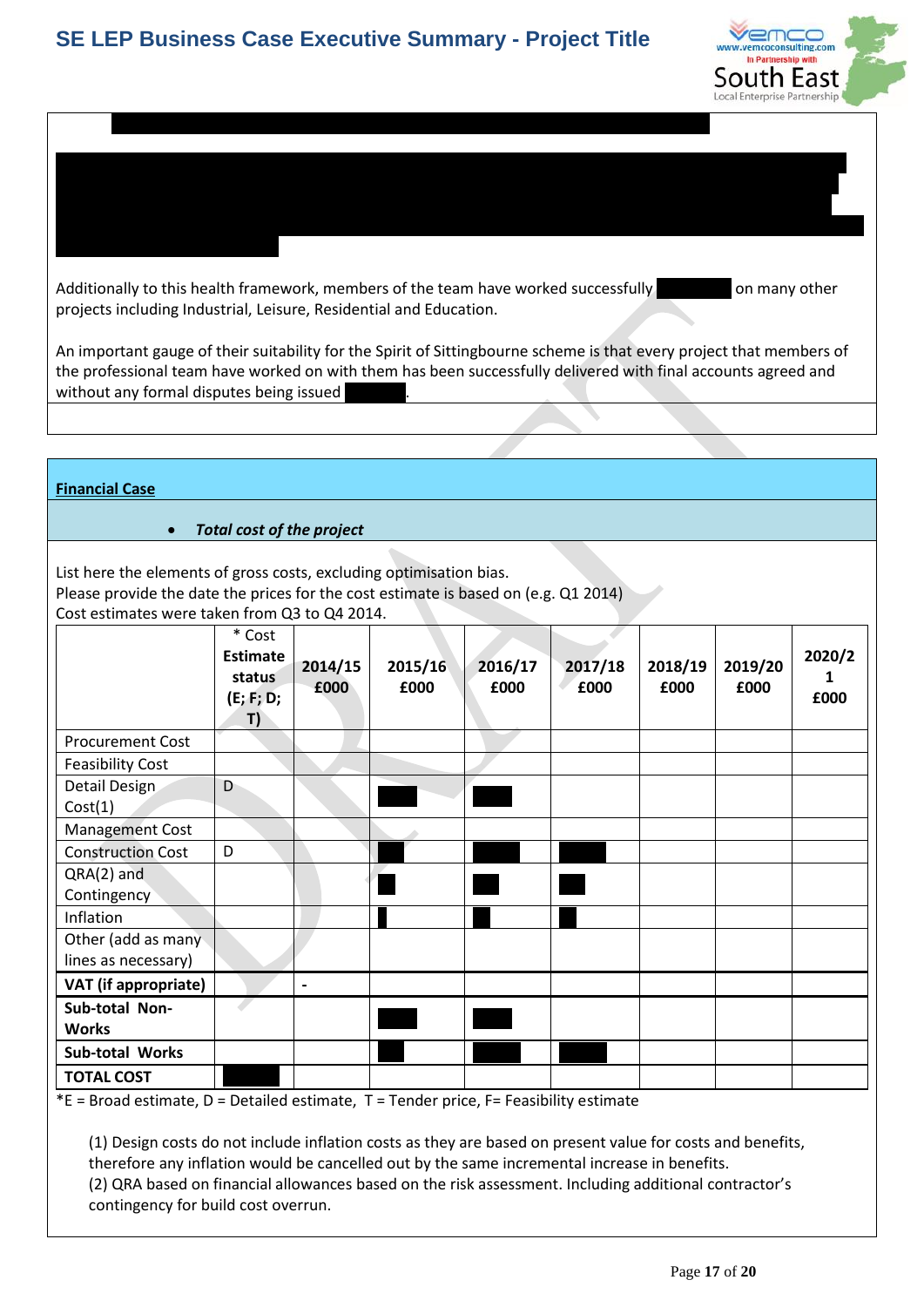

### o *Source of funding*

List here the amount of funding sought

| List note the amount or randing sought<br><b>Funding Source</b>                               | 2014/15<br>£000 | 2015/16<br>£000 | 2016/17<br>£000 | 2017/18<br>£000 | 2018/19<br>£000 | 2019/20<br>£000 | 2020/2<br>£000 |
|-----------------------------------------------------------------------------------------------|-----------------|-----------------|-----------------|-----------------|-----------------|-----------------|----------------|
| <b>LGF</b>                                                                                    |                 | £800            | £1,700          |                 |                 |                 |                |
| <b>Private Developers</b>                                                                     |                 |                 |                 |                 |                 |                 |                |
| Borrowing                                                                                     |                 |                 |                 |                 |                 |                 |                |
| Income                                                                                        |                 |                 |                 |                 |                 |                 |                |
| Other (insert as many rows as<br>required)                                                    |                 |                 |                 |                 |                 |                 |                |
| <b>Local Contribution Total</b><br>(leverage)                                                 |                 |                 |                 |                 |                 |                 |                |
| <b>Other Funding (ensure naming</b><br>every institution; insert as<br>many rows as required) |                 |                 |                 |                 |                 |                 |                |
| <b>TOTAL FUNDING</b>                                                                          |                 |                 |                 |                 |                 |                 |                |

### *Please note that the totals for funding should match with the total for project cost.*

| Type of<br><b>Funding</b> | <b>Funding Source</b>                                                                         | Please identify how secure<br>the funds are | When will the money be<br>available |
|---------------------------|-----------------------------------------------------------------------------------------------|---------------------------------------------|-------------------------------------|
|                           | <b>LGF</b>                                                                                    | Agreed with the LEP                         | 1/6/2015                            |
|                           | Borrowing                                                                                     |                                             |                                     |
| Public                    | Income                                                                                        |                                             |                                     |
|                           | Other (insert as many rows as                                                                 |                                             |                                     |
|                           | required)                                                                                     |                                             |                                     |
|                           | <b>Local Contribution Total (leverage)</b>                                                    | £2,500,000                                  |                                     |
|                           | Please list all developers                                                                    |                                             |                                     |
|                           | Spirit of Sittingbourne (Cathedral                                                            | <b>Development Securities</b>               |                                     |
|                           | Group (Holdings) LLP, Quinn                                                                   | are a FTSE 250 listed                       | <b>Subject to Board Approval</b>    |
| Private                   | Estates, Swale BC). Cathedral Group                                                           | company on the London                       | once LGF backing is                 |
|                           | (Holdings) are a member of the                                                                | <b>Stock Market with a</b>                  | approved.                           |
|                           | Development Securities Group.                                                                 | balance of over £350m.                      |                                     |
|                           | <b>Private Developers Total</b>                                                               |                                             |                                     |
|                           | <b>Other Funding (ensure naming</b><br>every institution; insert as many<br>rows as required. |                                             |                                     |

### *6.1. Affordability gap*

### *Is there an affordability gap?*

No, as the scheme is being forward funded through sale of the separate elements. The residential element has already been sold to a PRS fund and will be built out by the Spirit of Sittingbourne. The Cinema, residential and retail elements will be sold to a fund prior to construction and the highways elements will all be adopted on practical completion by KCC.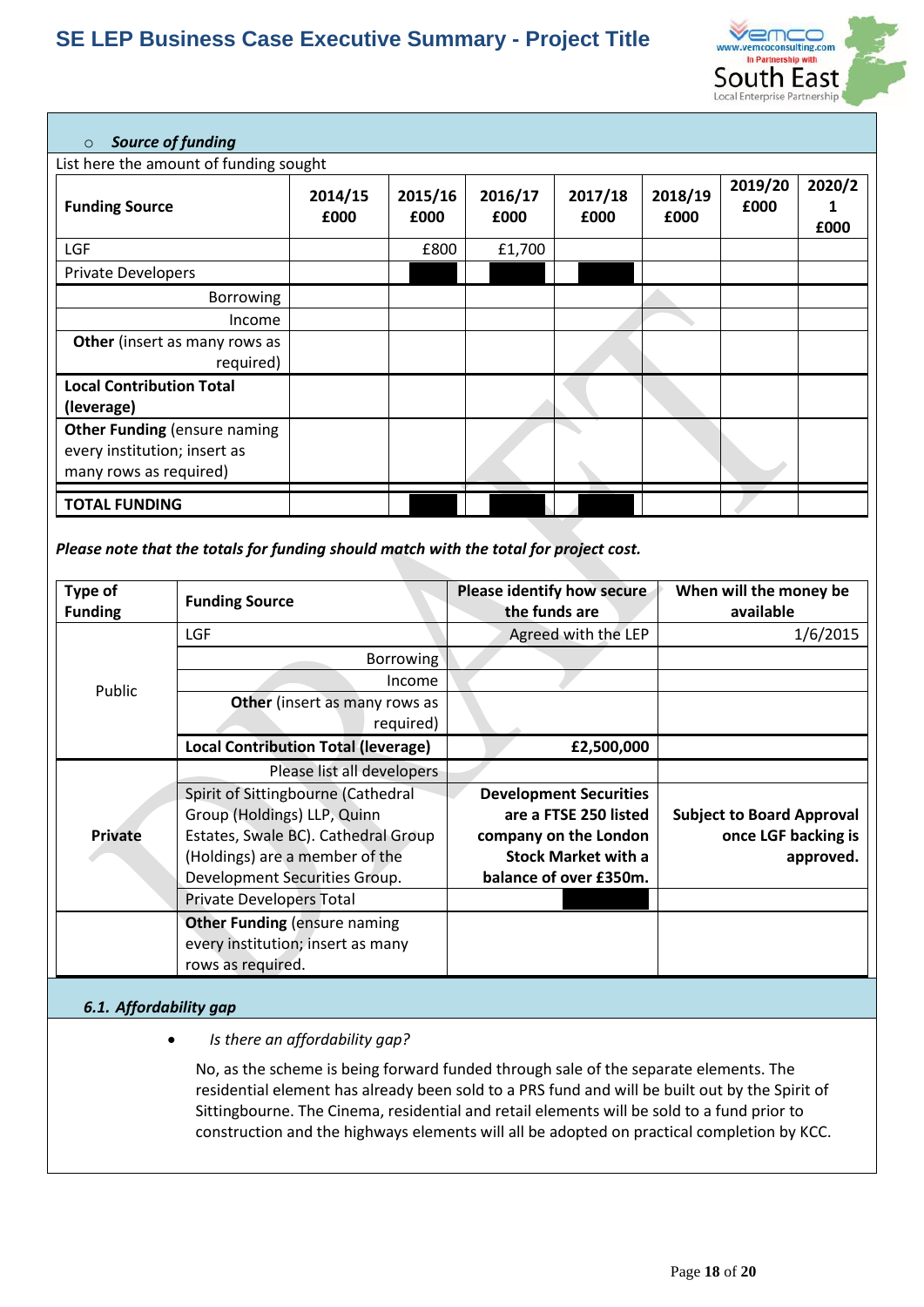

## **Management Case - Delivery** *7. Delivery 7.1.Provide high level information about arrangements that will ensure delivery of this project Project plan (Gantt chart)*  Please see Gant chart appended that outlining indicative critical path to delivery. *Project management arrangement* Mr Rob Sloper is the Project Director from Cathedral Group who are the main project sponsor. Cathedral Group are a Development Securities PLC group company and are funding the partner for the development. In order to manage the project risks, there are regular project progress meetings involving all partners that is chaired by SBC. Risk elements are reported and strategies for resolution are discussed at these meetings. A risk register that is programme compliant and is updated regularly forms the basis of the project discussions and also identifies the critical path. The project progress meetings are held monthly and attended by senior individuals from Swale and also the development teams of both Cathedral Group and Quinn Estates. There are high level meetings which are held bi-monthly and these are attended by senior figures of all parties including either the CEO or MD or Cathedral Group, the leader of the council and the CEO of Quinn Estates. There are also weekly project review meetings between Cathedral and Quinn Estates with the risk register and programme forming the basis of the review meetings. All necessary stakeholders have been engaged with and a copy of the stakeholder engagement report that was part of the planning application is submitted with this document. KCC have been engaged with regularly and participate in the project progress meetings. A comprehensive public consultation programme took place from July to September 2014, and specific groups key stakeholder consultations took place for instance with the Sittingbourne Retail Association and the North Kent Economic Development Group. The scheme has received great support from local residence and businesses alike. Quinn Estates, a member of the Spirit of Sittingbourne consortium have been identified as the client side Project Managers for the scheme, and Cathedral Group are funding the design. Cathedral are a Development Securities Group Company and listed on the London stock exchange. Quinn Estates have previous experiences of schemes of a similar nature and size having delivered many projects throughout Kent and have worked previously with the preferred contractor for the residential and commercial uses, Cardy Construction. SBC's Project Manager for the scheme is Mr. Peter Binnie, the Project Director is Mr. Rob Sloper from Cathedral Group and the Project Manager is Mr. Huw Evans from Quinn Estates. Cathedral Group have compiled a project risk register that is programme compliant is updated regularly and is discussed at every project progress meeting. The preferred contractor are a medium sized regional contractor with an annual turnover of £60m. They have an excellent reputation within Kent and the surrounding region and have As part of the development agreement for the consortium there are numerous developer's conditions that required satisfaction prior to grant on a successful planning application. These

conditions are legally required to obtain approval from Directors at Swale including the leader of

the council Cllr Andrew Bowles and the Head of Regeneration Mr Pete Raine.